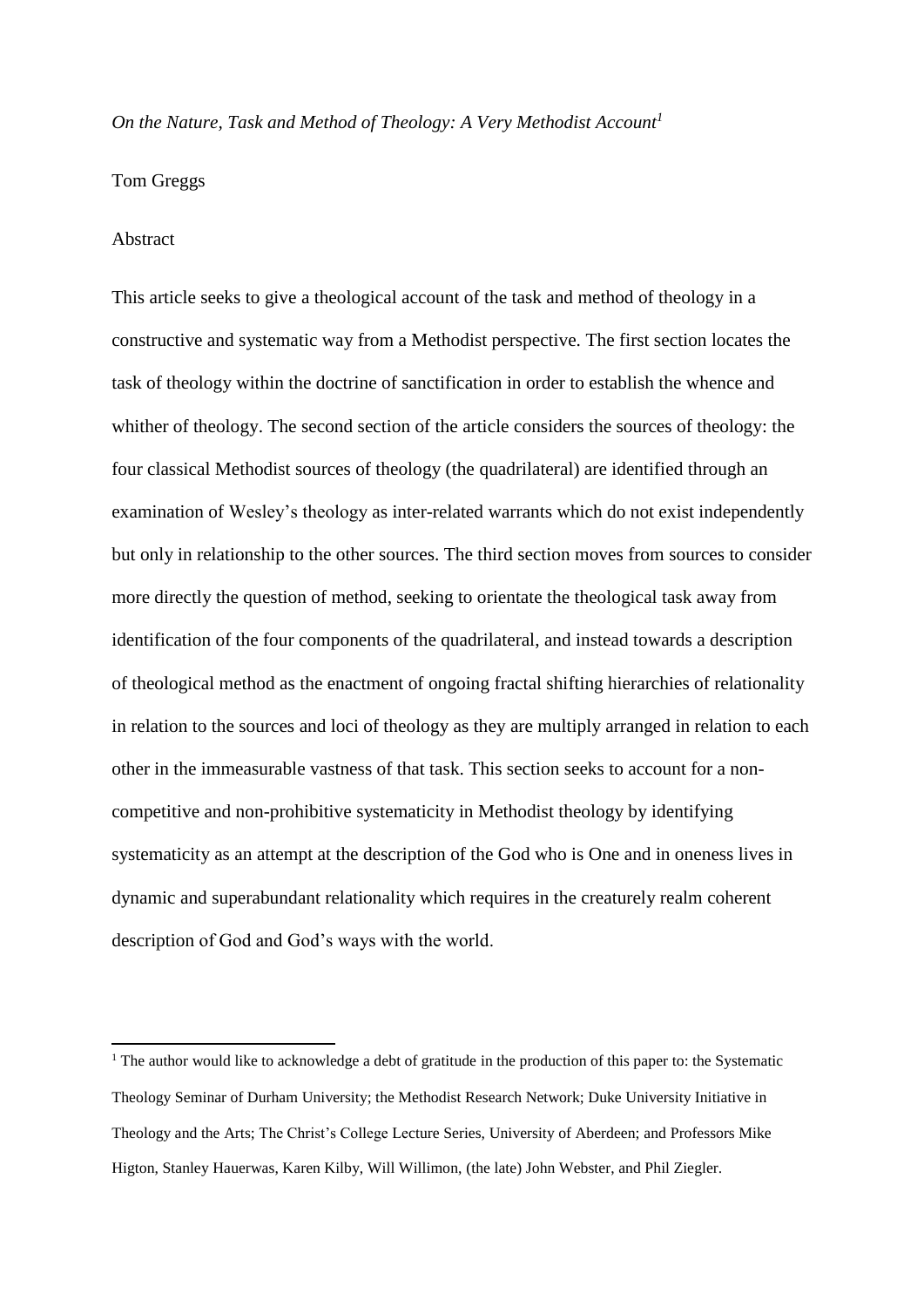\*\*\*

## KEY WORDS: Method, Methodist, Sanctification, Simplicity, Sources, Systematics

It is said that Karl Barth, the theological mountain of the twentieth century, once said to an English Methodist student: 'Were an English theologian a rare enough thing, a Methodist theologian is altogether unheard of.' Barth may well have been correct. One leading Methodist recently informed me that 'doctrine' is not a term particularly meaningful for Methodists who think of themselves as 'pragmatic' theologians. And yet John Wesley himself was a theology tutor and was involved in a range of doctrinal controversies, and lineage can be traced from the Evangelical revival of the eighteenth century account for not only Methodist churches which exist as distinctive denominations, but also Pentecostal and Evangelical churches and Evangelicalism as a trans-denominational movement. What is more, the 'Wesleyan' theological approach (the quadrilateral of theological sources of authority from Scripture, tradition, reason and experience) is one which is accepted and taught on almost all introductory courses to theology and in almost all theology text books, 2 though often without any recognition of its Methodist origins.

To respond to this condition, this paper seeks to give a theological account of the task and method of theology in a constructive and systematic way from a Methodist perspective. It does so firstly by locating the task of theology within the doctrine of sanctification: theology arises from (and the order here is important—from) the renewing of the mind and takes place in the transformation of the believer which begins *de facto* in this life. Having established this

<sup>2</sup> See, for example, Alister McGrath, *Christian Theology: An Introduction* Sixth Edition (London: Wiley Blackwell, 2016), ch. 6.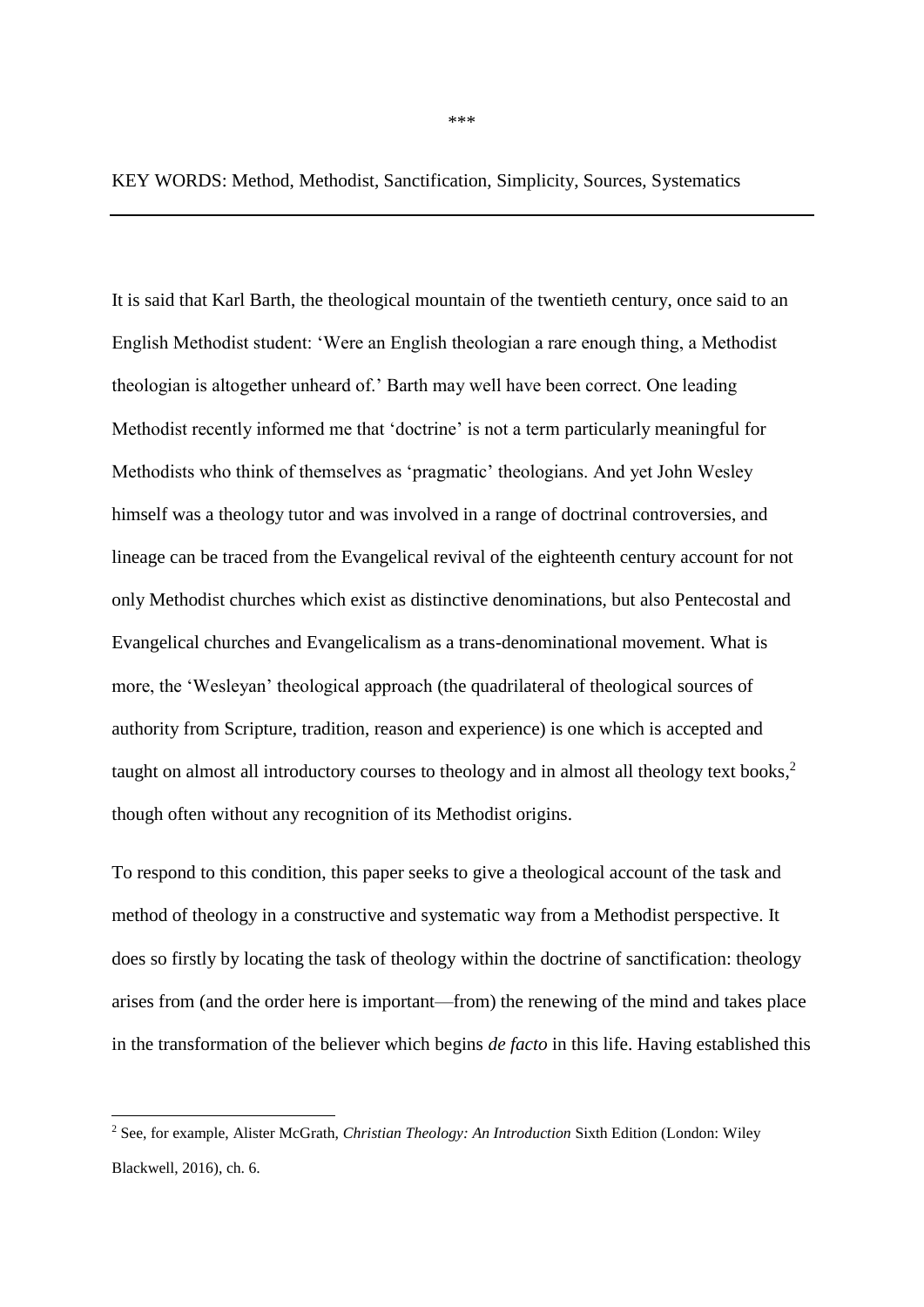whence and whither of theology, the paper turns to consider the sources of theology. In the second section of the paper, the four classical Methodist sources of theology (the quadrilateral) are identified in terms of Wesley's use of them, and the impetus Wesley's approach provides for contemporary Methodist theology. Key to this is the description of the four sources as inter-related warrants, which do not exist independently but only in relationship to the other sources. The third section moves from sources to consider more directly the question of method, seeking to orientate the theological task away from identification of the four components of the quadrilateral, and instead towards a description of theological method as the enactment of ongoing fractal shifting hierarchies of relationality in relation to the sources and loci of theology as they are arranged in relation to each other. This section seeks to account for systematicity in Methodist theology by identifying systematicity as an attempt at expression of the God who is One and in oneness lives in dynamic and superabundant relationality which requires in the creaturely realm coherent description of God and God's ways with the world. It is this attempt at coherence in relation to the Oneness of God which is the basis for attempting a non-competitive and nonprohibitive systematicity in theology.

1) The Whence and Whither of the Theological Task: the Sanctification of the Intellect and the Life and Community of the Believer

For systematic theology, an account of the task and method of theology is a properly theological topic. To consider whether the human creature can think about God and God's ways with the world rests in material theological discourse, rather than in independent or pretheological heuristics or foundations. Systematic theological methodological reasoning rests on no prior justification of its purposes nor on any independent non-theological prolegomenon. It is not even, indeed, its public relevance which is the reason for the theological enterprise. Its ecclesial functionality has, further, only a secondary and dependent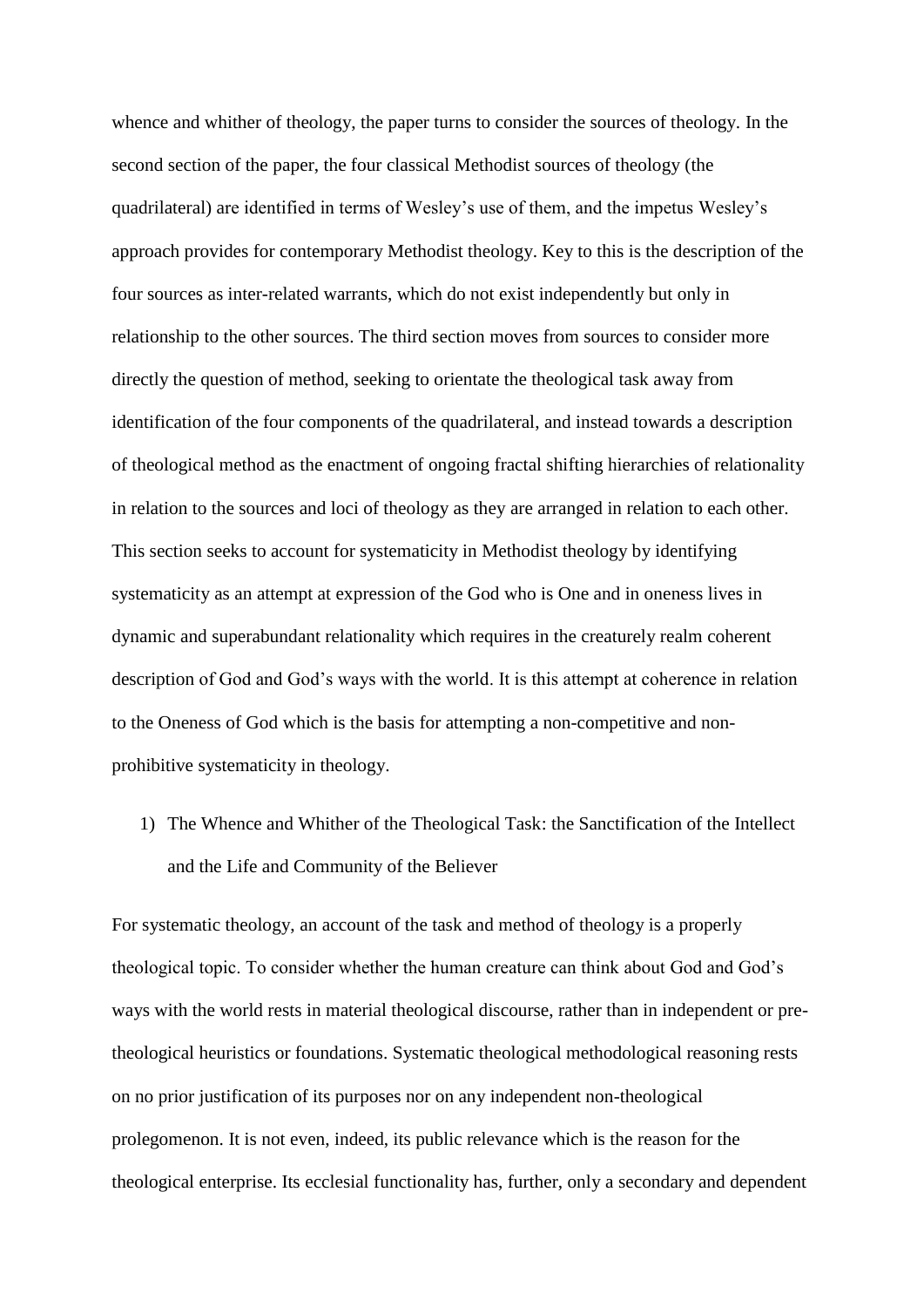relationship to theology's more primary purpose: theology does not even exist at its most foundational level either for the sake of evangelization of the world or for the sake of the upbuilding of the community of faith. Theology is instead fundamentally an activity which arises from the commandment to love God with our minds (as well as with our soul and heart – Lk. 10:27). Theology's primary locus rests in the active loving of the God who first loved the creature, and theology is thereby a graced response to grace—an account of what God has done and is doing for and in creation from those who recognize the work of God in them. It is in this way that Methodist understandings of theology may be articulated: as expressions of the work of divine grace as grace transforms and illuminates the mind which freely responds as a sanctified *intellectum* in endeavouring to love with the mind the God who first and graciously loved the believer. For Methodist theology, the very existence of theology is best located in theological topography under the theological locus of sanctification, and more narrowly of the *de facto* sanctification the Spirit effects in the life of the believer in space and time as the believer is freed freely to love God with her mind.

If theology is understood, however, as a loving of God with the mind, the question arises of how we are to speak of the reason the mind exercises in its love of God: where is reason to be located theologically, and where properly do the mind and its reason belong in relation to the theological task in the ordering of theological description? 3 Is reason to be understood as that unique faculty which human beings alone possess? $4$  Is the enquiry into God and God's ways with the world simply the application of the human cognitive faculties to the topic of divine

<sup>&</sup>lt;sup>3</sup> Here, I am concerned not to limit the idea of reason. Boethius and Augustine, for example, both produced works on music. For a helpful account of the way in which reason is not simply to be reduced to certain modes of logical form, see Denys Turner, *Faith, Reason and the Existence of God* (Cambridge: CUP, 2004), esp. part 1.

<sup>4</sup> See David Clough, *On Animals: Volume 1 – Systematic Theology* (London: T&T Clark, 2012), esp. ch. 3.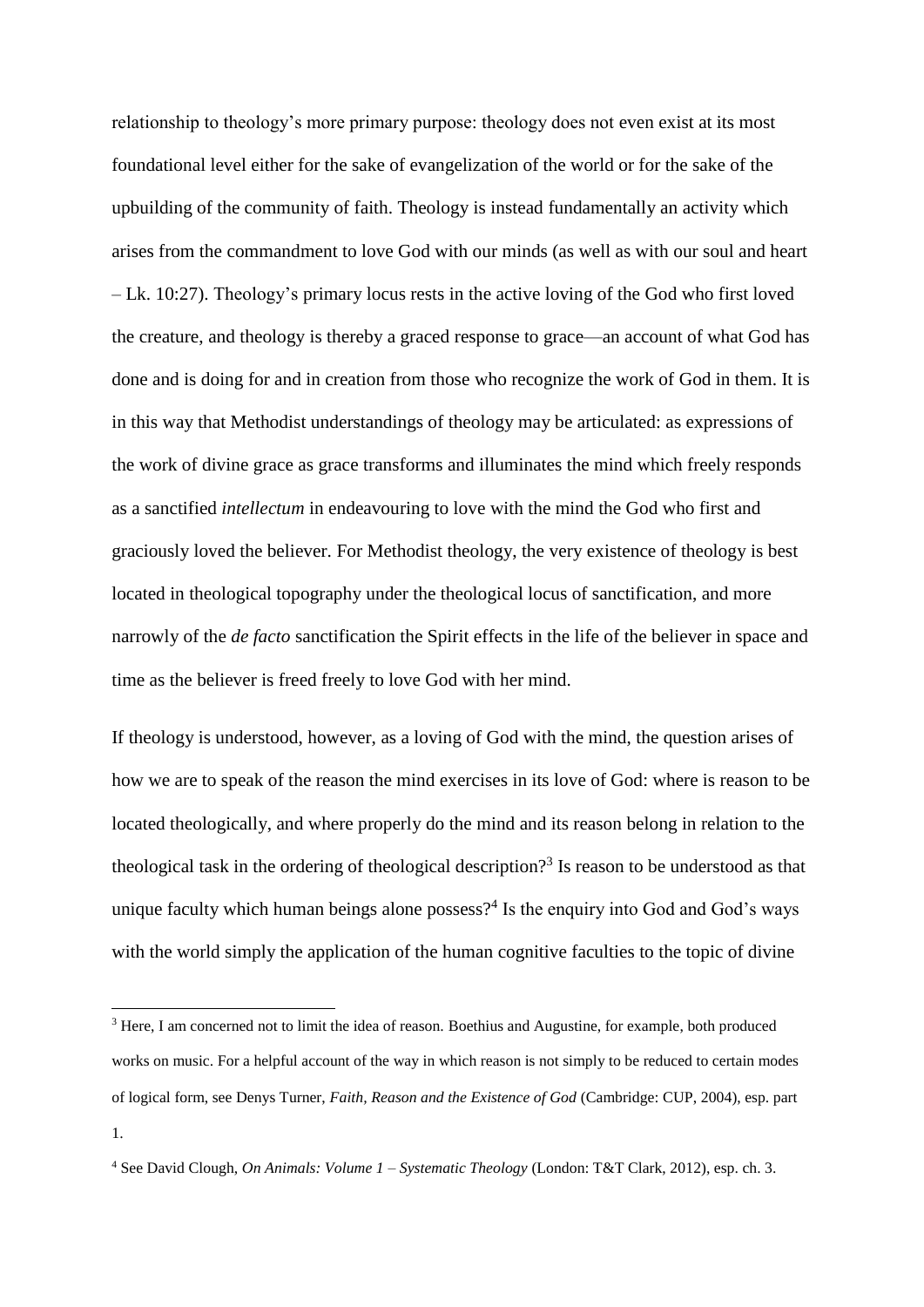things—a science which investigates the divine object and its effects in the same way that any science investigates the world, or a science which arises from a created human capacity to think which is then applied to the subject of the divine life?

One way of responding to such questions is to think of the rational intellect as a created capacity which is *fitting* for a consideration of the divine, and to look to the fittingness of God's economy in relation to God and the world. The properly theological context for the task of theology by this account is a theological account of *creation* as God's establishment of the *fitting* conditions for the theatre of God's revelation, and for reflection upon it by the rational intellect.<sup>5</sup> An account of the creature's created intellect, as the locus in which rational reflection of the divine, is by this account the preceding doctrinal res for the account of the task of theology: theology belongs to the fittingness of the exercise of reason by the created mind, and a description of the creature's mind itself belongs to the preceding res of a doctrine of creation. By this account, the creature exercises its created capacity to love God with its mind, a capacity which is not destroyed entirely by the fall and the presence of sin in the life of the believer.<sup>6</sup>

It is certainly true, as John Webster has put it, that:

<sup>5</sup> Thomas Aquinas repeatedly uses the argument from fittingness in relation to his theological argumentation in general, most fully in relation to the consideration of the necessity of the incarnation (ST 3.q46.a1). For a helpful overview of the way this tool functions for Thomas, see Frederick C. Bauerschmidt, *Thomas Aquinas: Faith, Reason, and Following Christ* (Oxford: OUP, 2013), 160-5.

<sup>&</sup>lt;sup>6</sup> Cf. This is a concern which John Webster presents in his 'Theological Theology Once more', Inaugural Lecture as Professor of Divinity, University of St Andrews (p.10) in relation to this topic. Webster is concerned that 'imprudently prosecuted' a focus on the regenerate might lead to a diminishment of the importance of the created intellect and 'may reflect malformation or restriction of the theology of creation and regeneration alike.'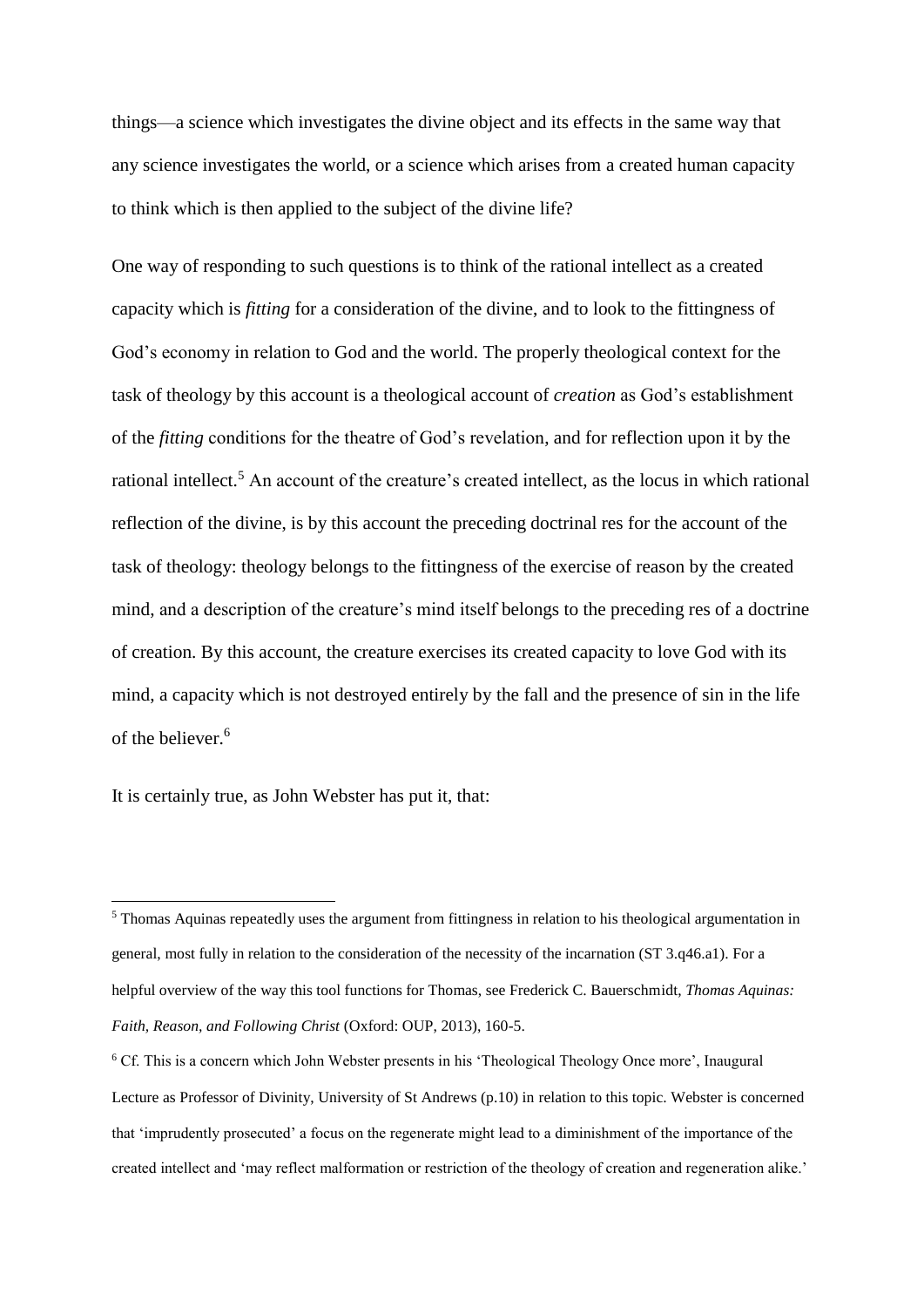Divine revelation is not manifestation *tout court*; it is teaching which intends reception and effects learning. Divine teaching is not conditional upon reception; but it is purposive, and its telos is not reached apart from its activation of the work of created intellect.<sup>7</sup>

However, as Webster's quotation begins to hint, the question arises as to whether emphasis is placed on the divine work of creation *or* on the divine work of redemptive activation with regard to the intellect: does theology belong properly to an account of creation or to an account of regeneration? Is it possible for the created (and—crucially—fallen) creature to reason theologically without the active work of God's regeneration? For others, therefore, theology is best located within the doctrine of revelation or of redemption. Certainly, avoiding the threat to the human knower by locating of the task of theology in relation to an account of creation is a means of preventing the excesses of presuming that theology involves some kind of direct or unmediated (special or *gnostic*) redemptive knowledge from God. But there are certainly also various problems with such a view that locates the task of theology within the extant, created intellectual capacity of the human. To say nothing of the question of God's relation to non-human creation,<sup>8</sup> the danger of locating human identity in relation to intellectual rational capacity is a discussion which one should be minded never to forget.<sup>9</sup>

<sup>7</sup> John Webster, *God without Measure: Working Papers in Christian Christian Theology. Volume 1: God and the Works of God* (London: T&T Clark, 2016), 217.

<sup>8</sup> Cf. Clough, *On Animals*.

<sup>9</sup> For an excellent recent discussion of this issue, see John Swinton, *Becoming Friends of Time: Disability, Timefulness, and Gentle Discipleship* (Waco: Baylor University Press, 2016), esp. 104-107; cf. Medi Volpe, Medi Volpe, "Saving Knowledge: Doctrine and Intellectual Disability," paper presented at the DThM summer school, University of Durham, UK, September 2013, (accessed August 15, 2016, https://www.academia.edu/12529752/Saving Knowledge Doctrine and Intelletucal Disability).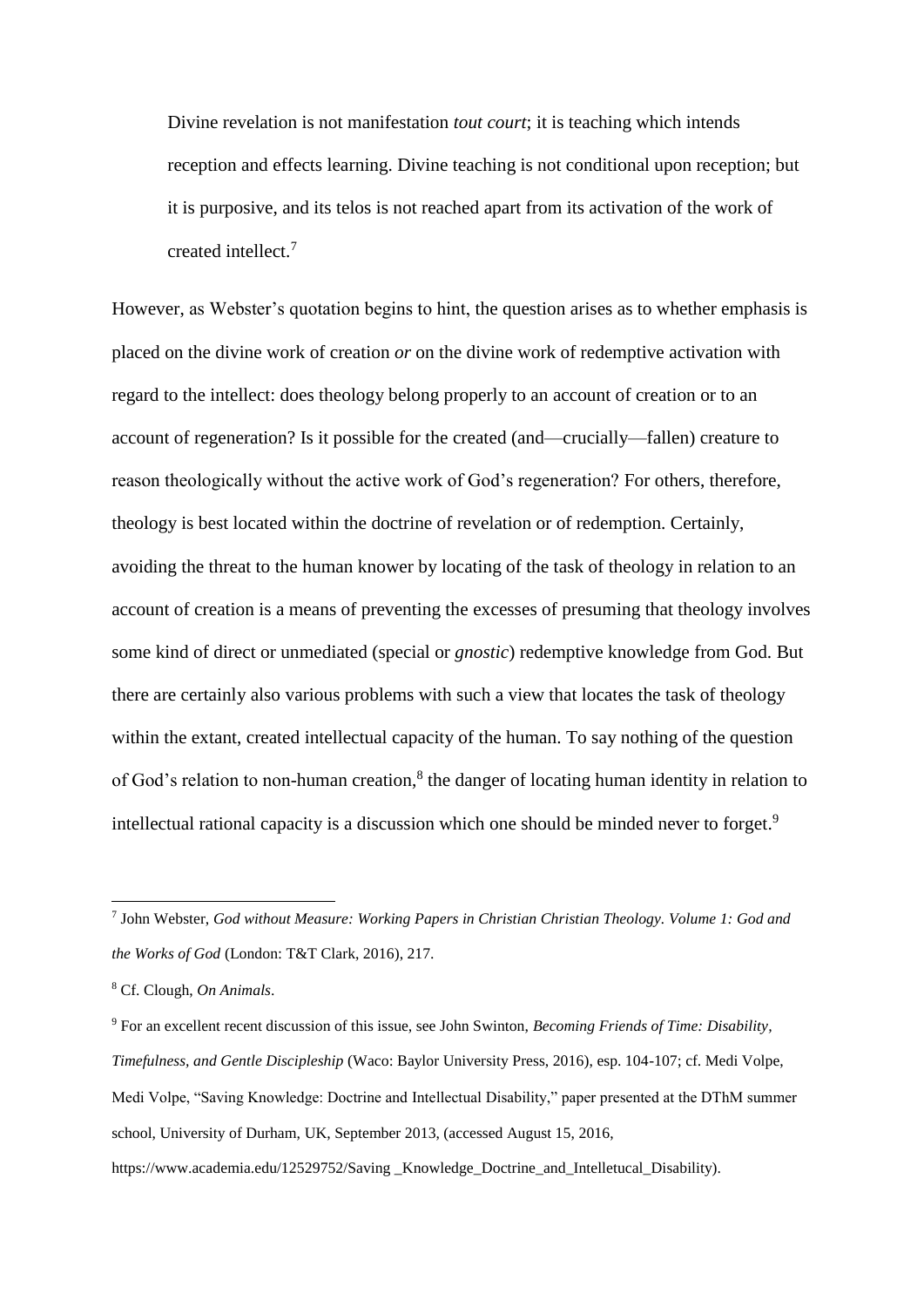Identifying the theological task with a created, fitting capacity humans possess to contemplate the divine is, furthermore, effectively an acceptance of a point of contact between God and creation which rests within creation (an *Anknupfungspunkt* aside from the reconciliatory and redemptive work of grace), $^{10}$  a capacity to receive and know something of God independent of God's work of salvation and unalert to the corruption of the intellect by sin and the need for redemption. It is certainly true that the limits of theological knowledge rest more in the object which it seeks to elucidate than in the sinfulness of the theologian, but the sinfulness of the human places the knowing subject even further away, by way of corruption, from the *holy* God and God's holy ways theology seeks to expound: <sup>11</sup> there is exponential distancing through the intractable object (God) and the corrupted means of contemplation of the object (fallen human intellect) which cannot be crossed from the side of the creation. Is there an impasse, therefore, between thinking of theology as belonging to creation (with all the problems associated with that) and thinking of theology as belonging to redemption or revelation (with the associated problems with that)?

Is there, then, a way of understanding the role of the human mind's active engagement in the task of theology in such a way as to protect creaturely integrity (and the creaturely integrity of theology) without an account resting so much on the place of extant creaturely reason (and the created capacity of that lapsed creature) that the reconciling and redeeming work of God seems an added and unnecessary extra to the knowledge and knowing that human beings possess and are already capable of? Is there a way of accounting for this creaturely integrity of the pursuit of theology at the same time as understanding the reconciling and redeeming

<sup>10</sup> Cf. Karl Barth, 'Nein', in *Natural Theology: Comprising Nature and Grace by Professor Dr. Emil Brunner and the reply No! by Dr. Karl Barth* (Eugene, Wipf & Stock, 2002).

<sup>11</sup> John Webster, *The Domain of the Word: Scripture and Theological Reason* (London: T&T Clark, 2012), 144.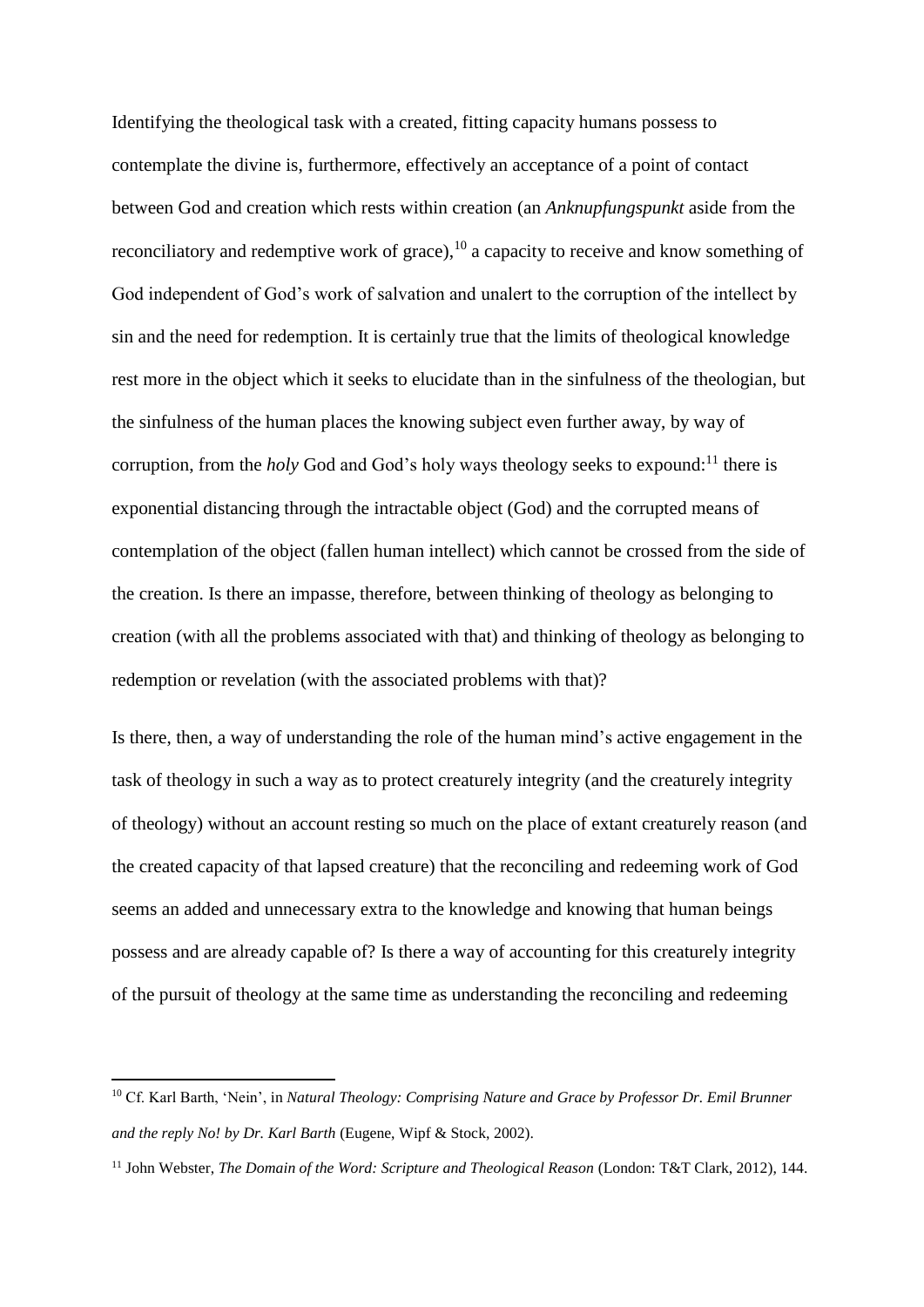work of God as essential to the very condition of receiving divine teaching and being capable of learning? It is in this context that a Methodist emphasis on sanctification might prove helpful, and in this way, understanding the theological res of the task and method of theology as resting within the doctrine of sanctification is appropriate to preserving both divine agency (without undermining the limits of theology as a creaturely exercise) and human integrity (without a direct understanding that a person with more worldly intelligence is necessarily a better theologian) with regard to the task of theology.

As a task of loving God with our minds, theology finds its existence as resting *within* an account of the *regenerate Christian life*: moved by grace, the believer freely as a creature moves within the grace that moves her.<sup>12</sup> In the movement of grace towards and within creation, the human creature is caught up by the Spirit of God's work of regeneration.<sup>13</sup> In this being caught up, the human mind is also renewed: as the creature *in toto*, so the mind more specifically is moved by God towards God, in order that it is able to move and to move, moreover, towards the God who has moved to it. The justified human (including her mind) exists not only in a state of being justified and sanctified: the justified human exists in a state of activity in which she is made and is being made just and righteous in God's act of

<sup>&</sup>lt;sup>12</sup> Cf. Turretin, *Institutes of Elenctic Theology VI.v.xiii.* What is being suggested in this paper is utilizing the doctrine of sanctification (rather than a doctrine of creation or providence) as a means to explain that the creature's free act does not exclude the 'extrinsic pre-motion' of the divine acting.

<sup>&</sup>lt;sup>13</sup> Cf. Barth's account of election as the movement of God towards humanity in grace. See, for example, Karl Barth, *Church Dogmatics*. 4 volumes (Edinburgh: T&T Clark, 1936-77), II/2, 7, 25, 53ff. The creature is caught up in this movement of grace. Hence, for example, very glimpse the elected get of predestination makes them behave more radically and seriously as those caught in the movement (185); and "Grace is the movement and direction of man in accordance with his determination" (567; cf. 756f.). Compare here to A. N. Williams, *The Architecture of Theology: Structure, System, and Ratio* (Oxford: OUP, 2011), ch. 5.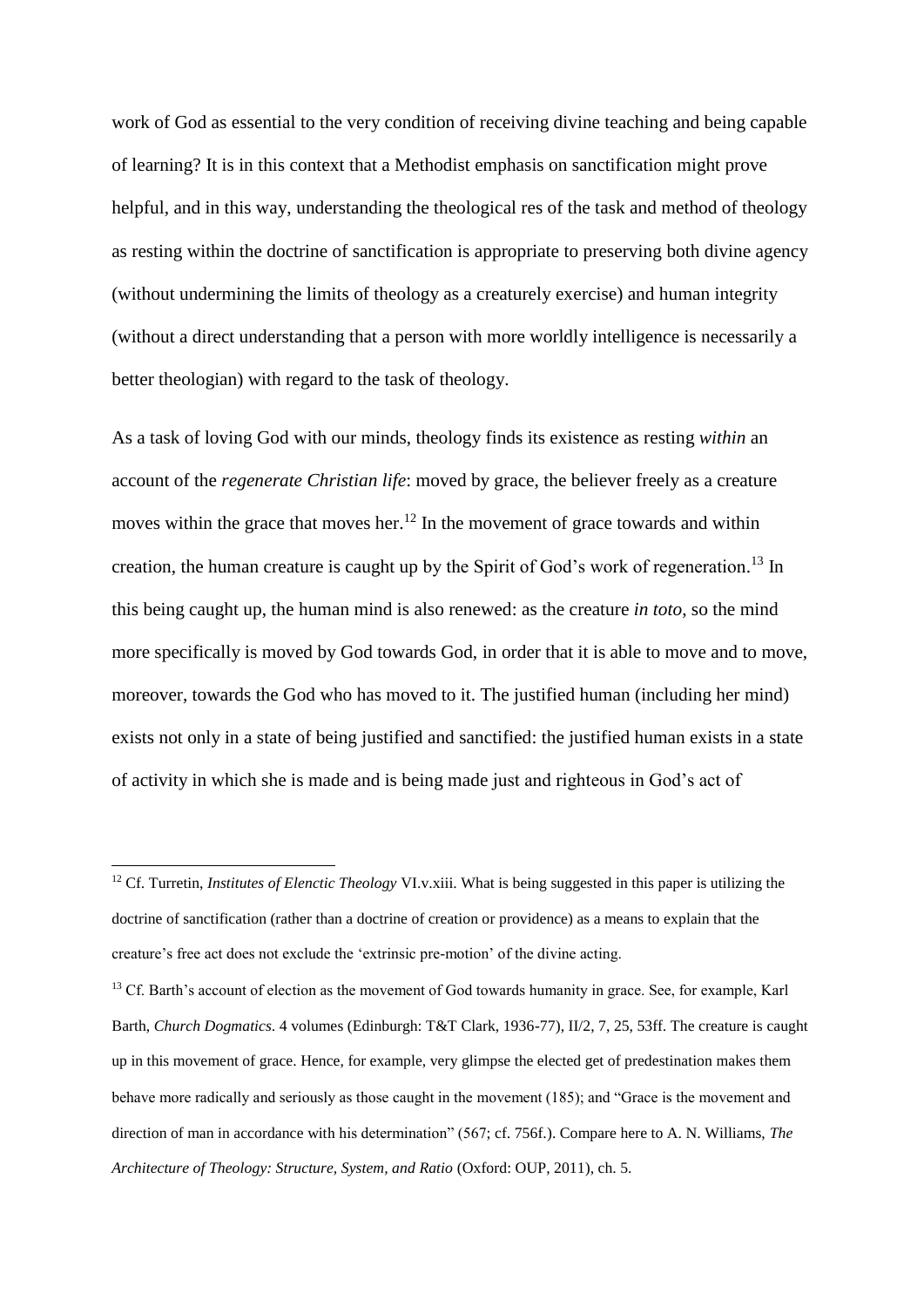sanctification. In this act of the human becoming just and righteous, God enables the human in time to progress in sanctification and to become conformed more to the likeness of Christ.<sup>14</sup> Sin remains within the believer, but moved by grace and moving within God's way of grace, in the words of Wesley, 'the believer gradually dies to sin, and grows in grace.'<sup>15</sup> In this growing, the believer's whole being is enabled to share in the sanctifying and perfecting work of God, and as such she increasingly has 'the same mind' which was in Jesus Christ  $(Phi. 2:5).$ <sup>16</sup> As Wesley expounds in his sermon on the new birth:

While a man is in a mere natural state, before he is born of God, he has in a spiritual sense, eyes and sees not; a thick impenetrable veil lies upon them. He has ears, but hears not; he is utterly deaf to what he is most of all concerned to hear. His other spiritual senses are all locked up; he is in the same condition as if he had them not. Hence he has no knowledge of God, no intercourse with him; he is not acquainted with him. He has no true knowledge of the things of God, either of spiritual or eternal things. $17$ 

But this very context changes entirely in the state of being born anew, which Wesley sees as the 'great work which God does *in us*, in renewing our fallen nature.'<sup>18</sup> In this work of

<sup>14</sup> Cf. Eberhard Jüngel, *Theological Essays I* (Edinburgh: T&T Clark, 1989), 184, on the capacity for humanity to be increased; cf. also chs 3 & 4.

<sup>15</sup> John Wesley, *The Works of John Wesley Volume 13: Doctrinal and Controversial Treatises* II, edited by Paul Wesley Chilcote and Kenneth J. Collins (Nashville: Abingdon Press, 2013), 159.

<sup>16</sup> Cf. Wesley, *Doctrinal and Controversial Treatises* II, 137.

<sup>&</sup>lt;sup>17</sup> John Wesley, *The Works of John Wesley Volume 2: Sermons II*, edited by Albert C. Outler (Nashville: Abingdon Press, 1985), 192. Wesley is quoted without alteration of his language to more gender inclusive language.

<sup>18</sup> Wesley, *Sermons II*, 187.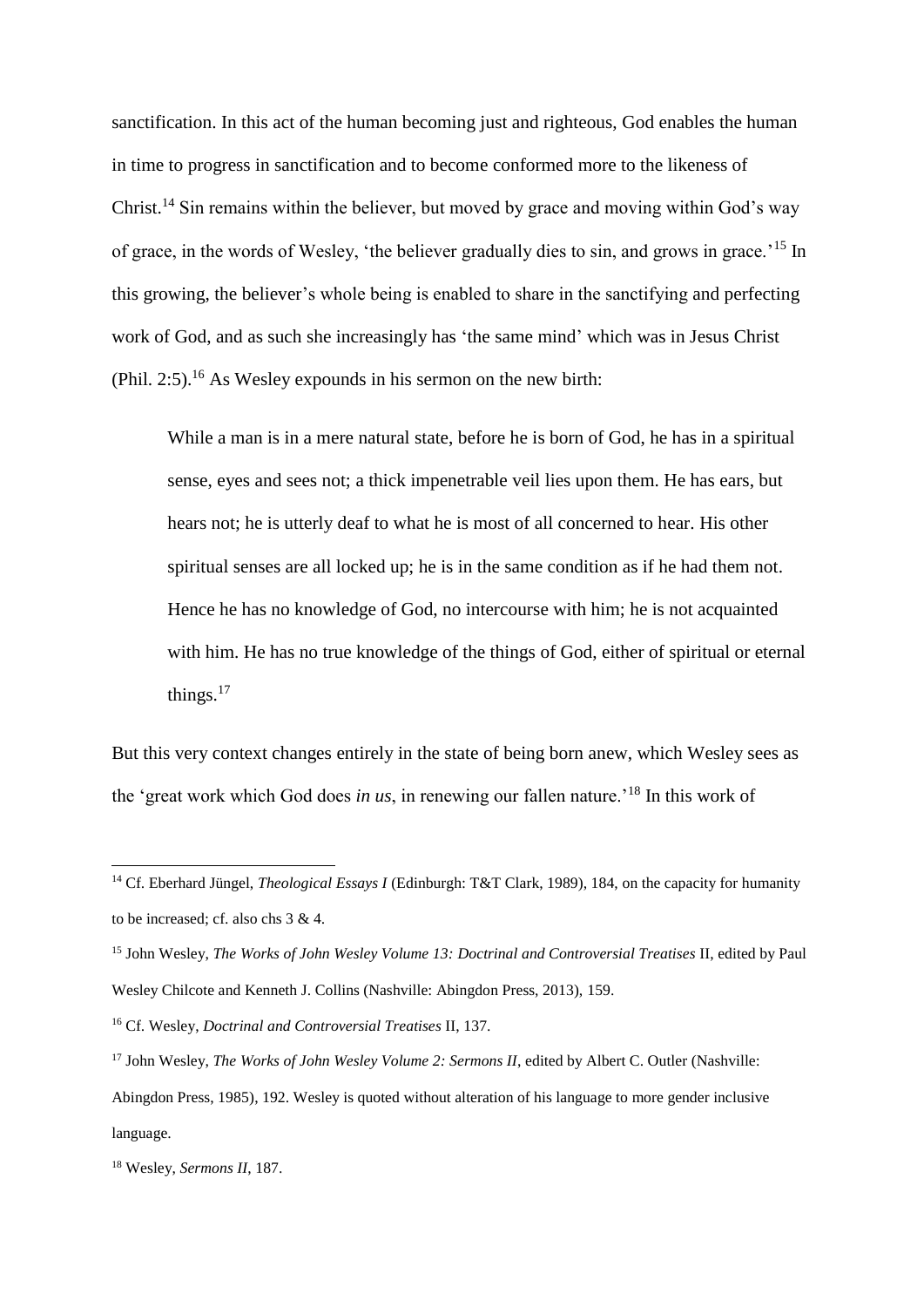renewal, there is an asymmetrical reciprocity: God 'breathes' continually on the soul of the regenerate, and the regenerate's soul breathes to God. 'Grace is descending,' writes Wesley, 'into his heart, and prayer and praise are ascending to heaven.'<sup>19</sup> For Wesley, this is the growth in holiness in which a believer must actively be engaged in the life of faith – a growth Wesley describes as being that which is into 'the whole mind which was in Christ Jesus'.<sup>20</sup> This transformation of the mind is a thankful and loving response to the God who first loved us in Jesus. Crucially for Wesley, this growth is not simply completed by God objectively (*de iure*) at the believer's coming to faith. Growth (as the concept implies) is ongoing throughout the believer's life *de facto*: sanctification begins with a coming to faith (through prevenient grace) in the One who sanctifies humanity objectively in Christ, but it continues subjectively throughout the life of faith through the Spirit's work to transform the creature in space-time into a creature which has the same mind as is in Jesus Christ. There is awakened in the creature a new and regenerate creaturely mind, illuminated by the love and truth of God which seeks in the context of time and growth in holiness to love God in return.<sup>21</sup>

Theology, then, is a discipline which arises from within the sanctified life. Theology exists underneath the command St Paul gives: 'do not be conformed to this world, but be transformed by the renewing of your mind, so that you may prove what the will of God is, that which is good and acceptable and perfect' (Rom. 12:2). Since theology belongs to the sphere of *de facto* sanctification of the creature in time, it does not need, warrant or require a

<sup>19</sup> Wesley, *Sermons II*, 193.

<sup>20</sup> Wesley, *Sermons II*, 194.

<sup>&</sup>lt;sup>21</sup> In her extremely helpful and careful book, Anna Williams reminds us that this working of grace on the mind can be resisted. She puts the matter thus: 'grace makes it possible for a sanctified mind to trace the workings of the divine mind, but cannot guarantee the rectitude of any human theology, inasmuch as the human person can resist the intellectual workings of grace just as much as moral ones.' (Williams, *Architecture*, 215f.).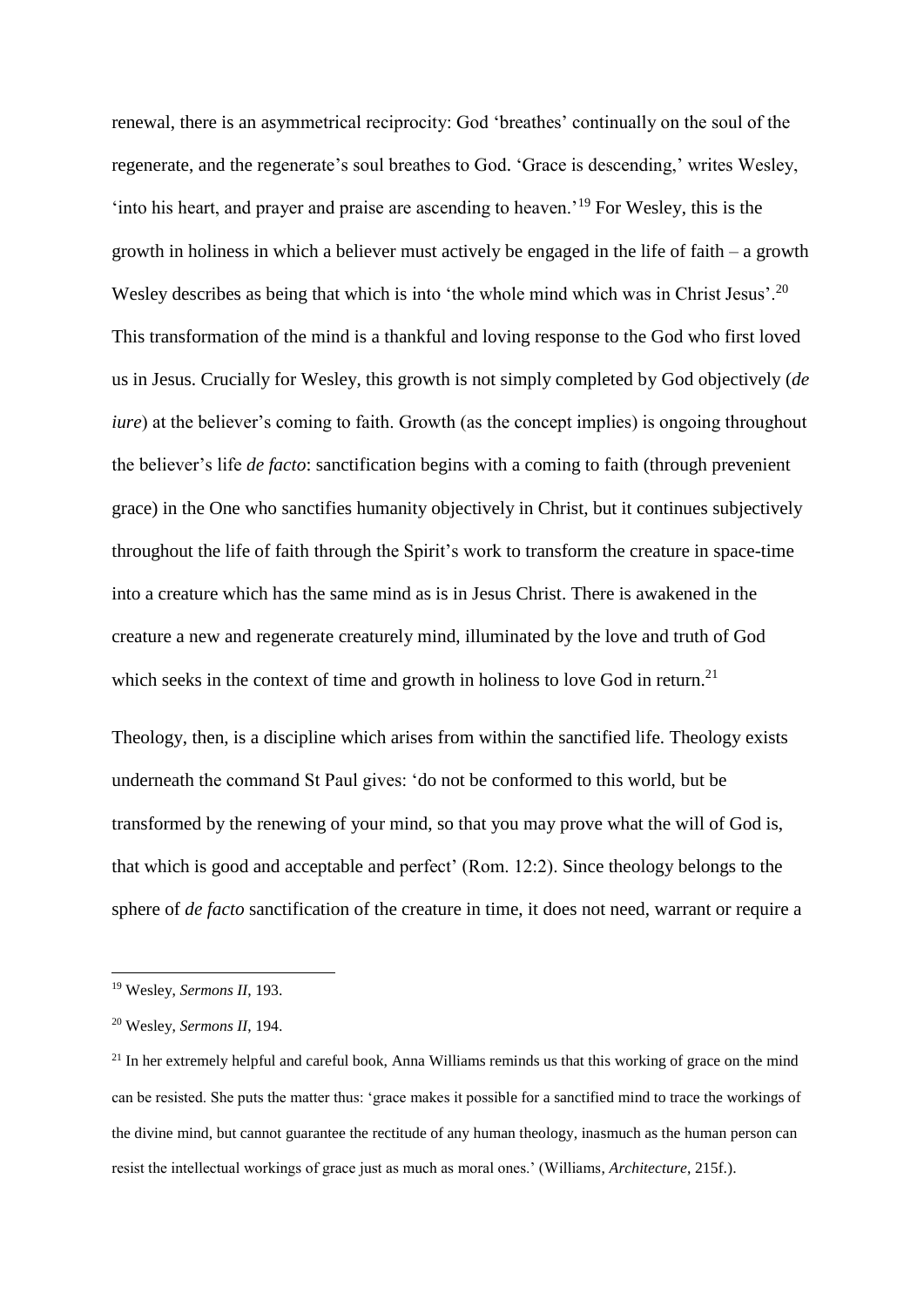non-theological introduction on some (falsely) objective ground as any other academic discipline would, but proceeds from the life of faith of the one who is regenerate not only in the body but also in the mind, and who seeks actively to move within the movements of God's grace and to grow to have the same mind as was in Christ.<sup>22</sup> The beginning of theology is the saving and sanctifying work of God as it renews the mind of the believer, and the ends of theology rest in worship and glorification of God. The Episcopal theologian Katherine Sonderegger has recently put this matter powerfully and elegantly in relation to the doctrine of God:

we must say that a doctrine of God cannot but take the wings of prayer. There is no study, no examination nor understanding, without a heart seared by intercession, by repentance, by worship and praise. The Objectivity of God – this Beauteous Light – brings forth from the creatures who behold it a wonder that lies beyond saying. The Subjectivity of God – this Living One – kindles the fiery love that is the Lord's own

 $22$  There is an irony with regard to Barth's treatment of the place of theology in the university; see CD I/1 in terms of the university. Barth feels the need to state the relationship of theology to the church and the need for theology not to have an independent heuristics / justification, but in so doing he is reacting to the need to discuss the place of theology in the university, rather than simply begin theology as an ecclesial disciple. See Barth, *Church Dogmatics*, I/1, §§1-2. For a survey of further considerations of the relationship between theology and the university, see Mike Higton, *A Theology of Higher Education* (Oxford: OUP, 2013); Stanley Hauerwas, *The State of the University: Academic Knowledges and the Knowledge of God*, (Oxford: Blackwell, 2007); and John Webster, *God Without Measure: Working Papers in Christian Theology. Volume II: Virtue and Intellect*  (London: T&T Clark), esp. ch. 10.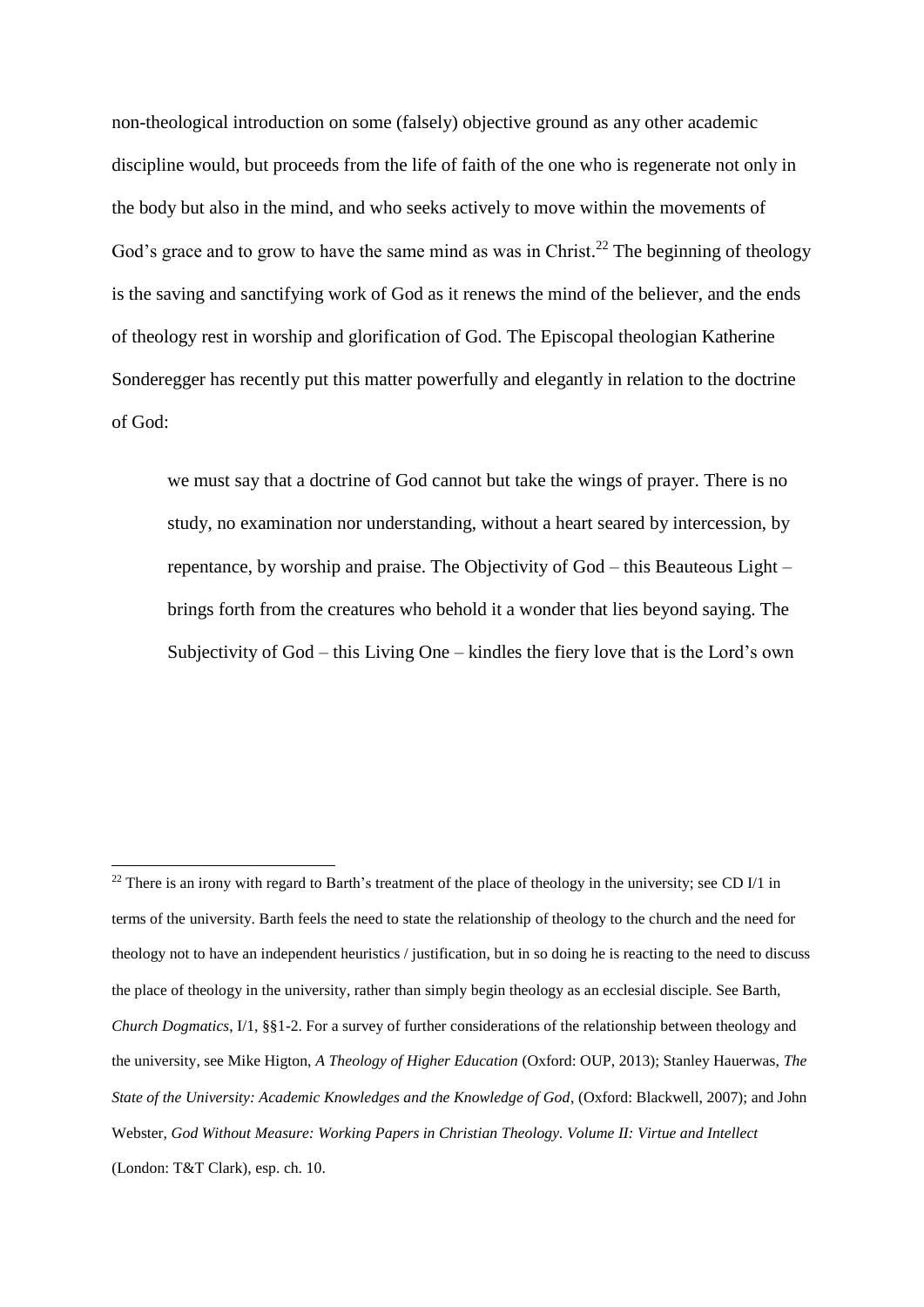gift, set ablaze in the creature's heart. This is the proper dogmatic form of the doctrine of God: the intellect, bent down, glorified, in prayer. $^{23}$ 

As a discipline of the sanctified life, pursued in prayer and humility for the glory of God, the ultimate ends of theology, like the ends of all creaturely existence, should rest in divine adoration which is the *telos* of the sanctified life as it adores the holy God.

That theology's telos is worship and adoration of God places some appropriate limits on theology's authority. Theology can never have fully arrived or be complete, any more than the life of the creature can be complete or 'finished' in its worship and adoration of God, or in its journey of holiness.<sup>24</sup> Even if one were to accept the Wesleyan understanding of perfection, it is still the case that perfection has a logic of excess—a superabundant perfection which is ever more perfect. As Ford and Hardy put it, 'perfection itself can be perfected, and the more perfect it is the more wonderfully it evokes new forms of perfection. The logic is that of overflow, of freedom, of generosity.'<sup>25</sup> Theology must always know that it has an eschatological limit-case, the limit of the object to which it corresponds. The insights of theology, however seemingly important or great, must always bear the hallmarks of a *proviso* that rests in the glory of God which the creature will need all eternity to explore. Wolfhart Pannenberg is right, therefore, to state:

<sup>23</sup> Katherine Sonderegger, *Systematic Theology: Volume 1, The Doctrine of God* (Minneapolis: Fortress, 2015), xxi.

<sup>24</sup> I am drawing here on the idea of *epektasis*. On this topic, see, for example, Gregory of Nyssa, *Life of Moses* 2.224-30; cf. Rowan Williams, *The Wound of Knowledge: Christian Spirituality from the New Testament to St John of the Cross* (London: Darton, Longman and Todd, 1990), 57-8.

<sup>25</sup> David F. Ford and Daniel W. Hardy, *Living in Praise: Worshipping and Knowing God*, Second Revised Edition (Grand Rapid: Baker Academic, 2005), 9.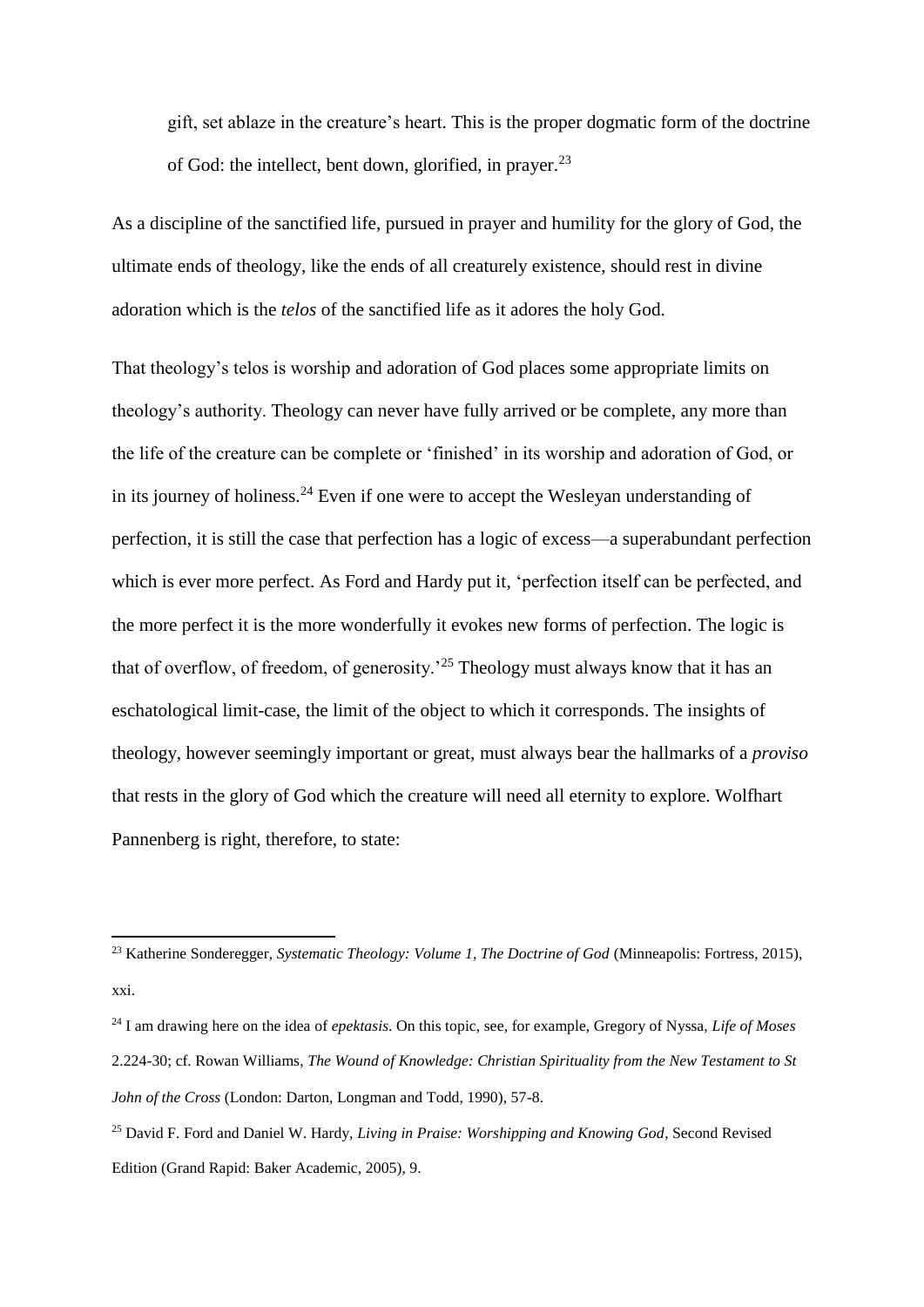the church's dogma, *which is still on the way*, cannot itself be the eschatological form of revealed truth. It always remains under the eschatological proviso, the sign of the 'not yet,' which characterizes all Christian life and thought, and operates within history in the revision of time-bound confessional formulations coined at some particular time.<sup>26</sup>

He further states:

Dogmatics speaks constantly of something that will truly appear only in a future which is inconceivable for us, but which has already happened in Jesus at a specific time. And it speaks of this in a language that necessarily lags infinitely behind the future reality of the resurrection life because this new reality is precisely what we have not experienced, something which we can speak of only in a provisional and symbolic way on the basis of our quite different sort of experience of reality.<sup>27</sup>

The eschatological horizon of any theological statement cannot be forgotten. As St Paul puts it, 'For now we see in a mirror, dimly, but then we will see face to face. Now I know only in part; then I will know fully, even as I have been fully known' (1 Cor. 13:12). Even in the eschaton we shall only continue to begin to progress towards God for all eternity, since the God we worship and in whose eternal life we participate is infinite.<sup>28</sup> In Anna Williams words, '[t]his process of continual growth has no end, because there is no end to the

<sup>26</sup> Wolfhart Pannenberg, *Basic Questions in Theology Volume 1*, 210, emphasis added; Pannenberg balances this view, however, with the reminder that dogmatic statements have a prophetic function as their nature is to be a proleptic anticipation of the future which has begun for all people.

<sup>27</sup> Pannenberg, *Basic Questions in Theology Volume 1*, 205.

<sup>28</sup> Cf. Gregory of Nyssa, *Life of Moses*, 224ff.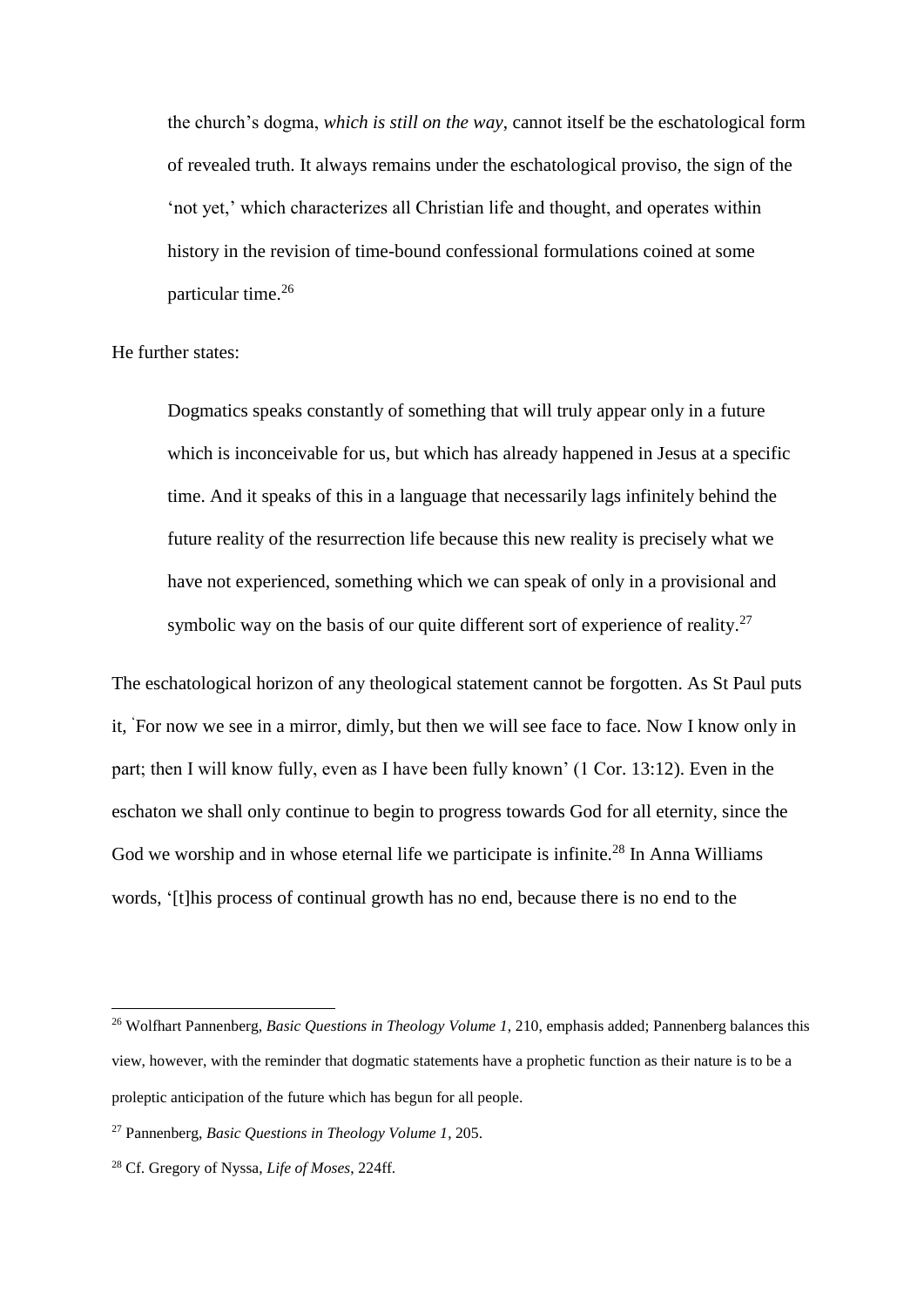boundless divine nature.'<sup>29</sup> The ends of theological reason are an active and journeying *contemplation*, even if the starts of theological reason are *practical* in terms of the progressive sanctification (Paul's command, 'be transformed') that comes from the renewing of the creaturely mind as it moves having been moved by grace.

That theology's ends are in the worship of God also places limits on the idea of the 'professional' theologian's special relationship to some limited 'gnostic' secrets available only to those who have pursued intellectual study of the faith: the power and capacity of theology rest in theology's sanctified act of praise, adoration and worship of God, and not in any special knowledge it may have itself. Put otherwise, theology is indexed under sanctified worship and sanctification, and not (symmetrically at least) vice versa.<sup>30</sup> Theology is the act of the worshiping mind, and is not necessarily any different in degree or in kind to any other mode of worship: it is, instead, simply *one* form of worship in which the regenerate *mind* engages. Theology belongs, therefore, to the regenerate human's participation in the divine life and work of redemption. The mind, according to St Paul, is renewed '*so that* you may discern what is the *will* of God—what is good and acceptable and perfect' (Rom. 12:2, emphasis added). The purpose of theological enquiry and the renewed mind is to will what the Lord wills (a practical reason, one might say) for the sake of glorification of the divine life (which one might index to contemplation): intellectual pursuit in theology is an aspect of sanctification, and sanctification is an act of God to bring the creature in its willing into conformity with the Lord's holy and glorious willing. There is no necessary competition, therefore, between describing theology in relation to practical or pure (or contemplative or

<sup>29</sup> Williams, *Architecture*, 219.

<sup>&</sup>lt;sup>30</sup> Lots of theology arises from theological issues which are really issues about liturgy. So, for example, one could interpret many of the debates over Trinitarian theology in the first four centuries to be questions about what it means to worship Christ (and the Holy Spirit).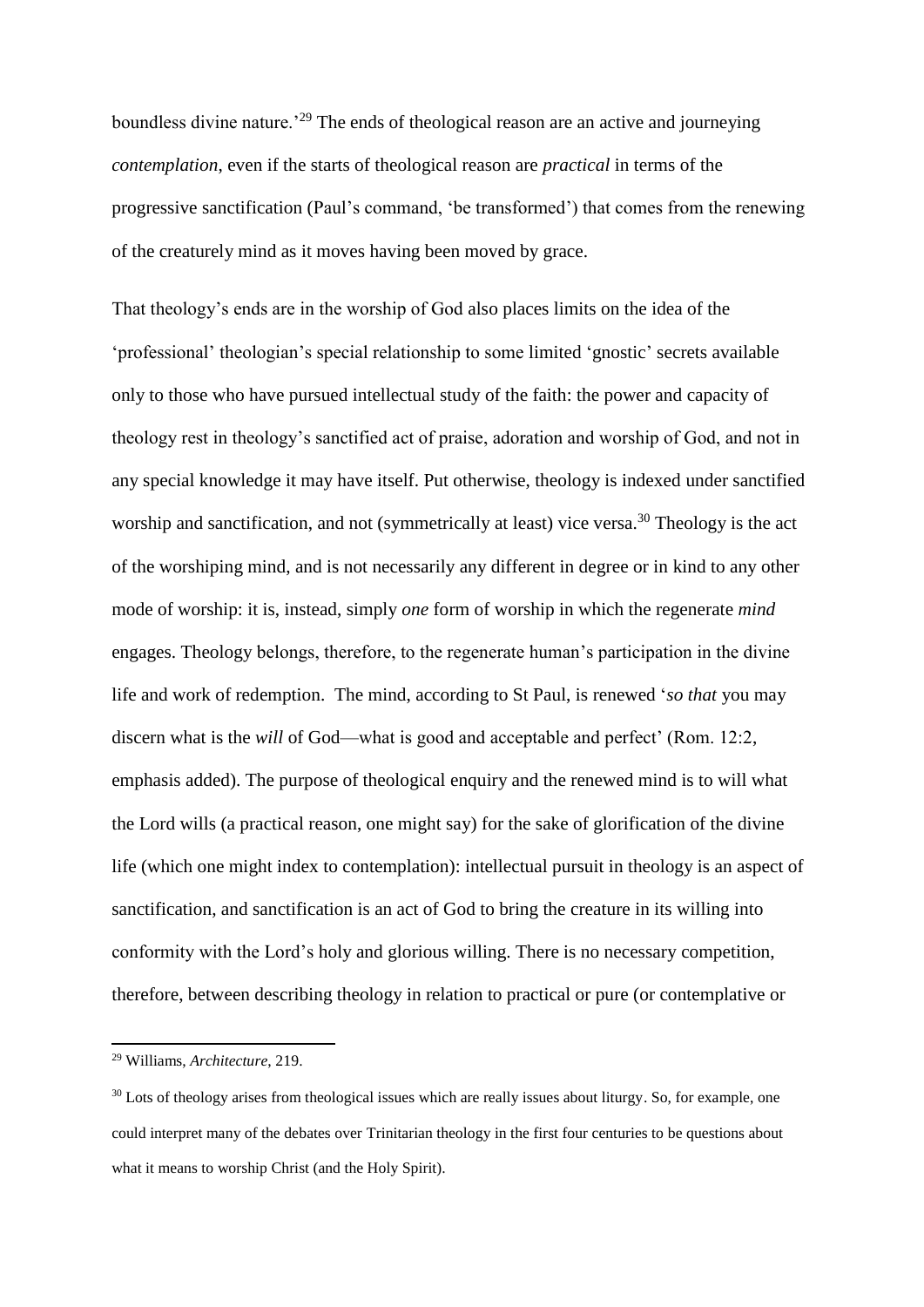speculative) reason: $31$  the renewing of the mind (contemplation) arises from non-conformity to the world (practical); willing the will of God (practical) arises from the renewing of the mind (contemplation). Both praxis and contemplation arise from praxis and contemplation chiastically in Romans 12:2. In her discussion of desire and theology, Sarah Coakley points in this kind of direction in her consideration of theology's nature of being 'in via', a 'journey into God'. According to her:

What shifts, on this view of theology, is not merely the range of vision afforded over time by the interplay of theological investigation and ascetical practice, but the *very capacity to see*. What is being progressively purged, in the undertaking, is the fallen and flawed capacity for idolatry, the tragic misdirecting of desire. One is learning, over a lifetime – and not without painful difficulty – to think, act, desire, and *see* right.<sup>32</sup>

This purging of desire so as to see God aright is the activity of sanctification in the life of a believer *under* which theology's existence as the ordering and renewing of the mind should be understood. Crucially, one might say, theology is not in any sense a cause but is *one effect* (with no hierarchical superiority to any other effect) of the Spirit's sanctifying presence. The Spirit sanctifies the people of God, and *in this* renews the regenerate believer's mind.

The activity of reasoning theologically is *neither* singularly an act of divine fiat *nor* singularly one of creaturely intellectual effort, but an act of creaturely adoration and worship of the One who has moved the creature in grace, and in whose grace the creature moves. Put otherwise, it might be possible to say that it is not only the case that sanctification is the appropriate locus for a theological account of the activity of theology, but that such an

<sup>&</sup>lt;sup>31</sup> Cf. Thomas, ST Lq1.a4.

<sup>32</sup> Sarah Coakley, *God, Sexuality and the Self: An Essay 'On the Trinity'* (Cambridge: CUP, 2013), 19-20.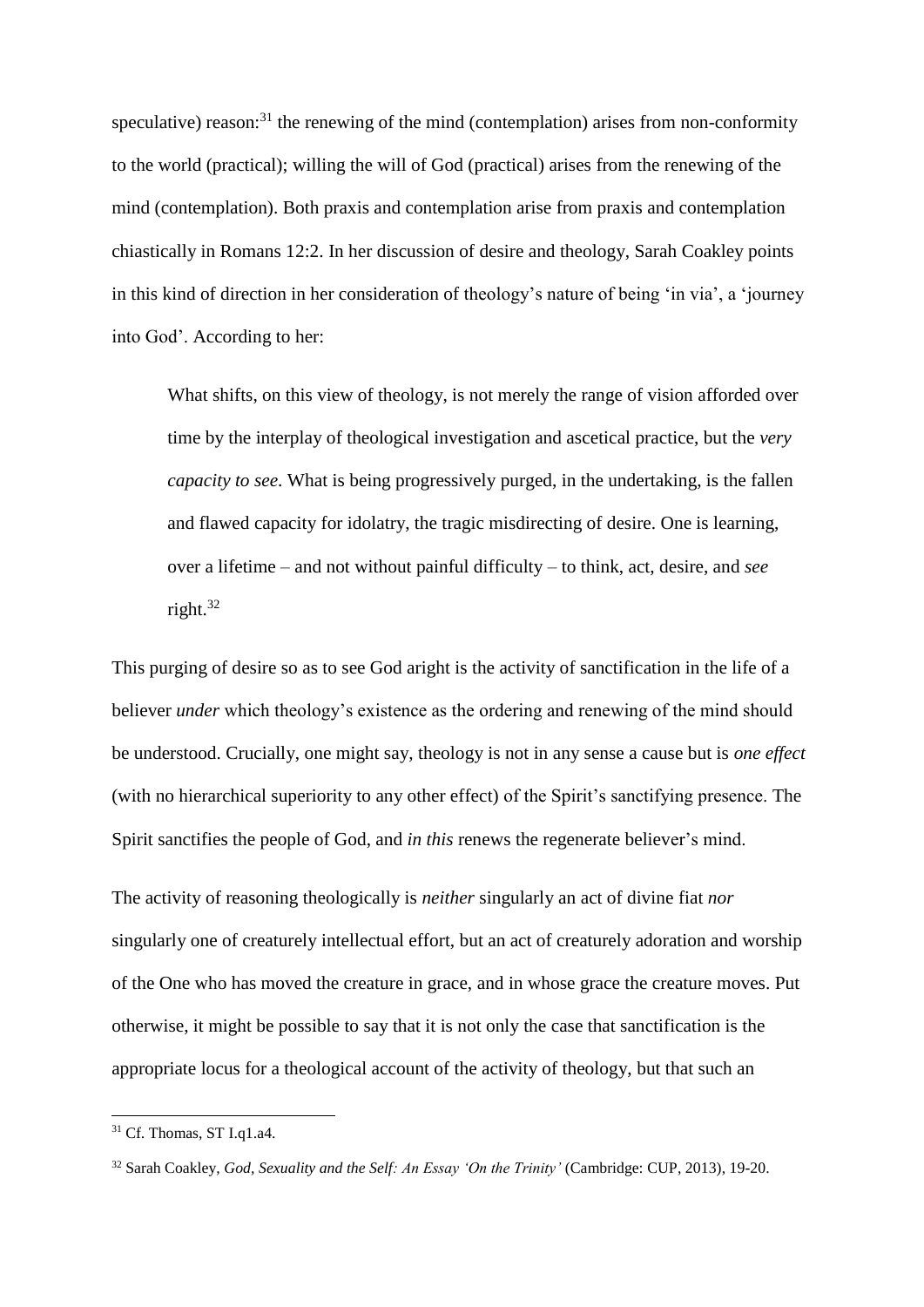account might well help the tensions that exist in placing too strong an emphasis in theology on the role of created reason such that only those more intellectually able might have access to such a work of God (becoming, one might imagine, some advanced form of gnostic), and too strong a sense on the activity of the divine such that theological statements are afforded too great or too realized an authority separate from the limits of (fallen) creaturely description; and that such an account may well undermine the false dichotomy of practical vs. speculative / contemplative reason.

## 2) Wesleyan quadrilateral – the sources of theology

**.** 

Having argued that theology is best understood under the doctrine of sanctification, and thereby attempted to define the theological task's foundation and end point (its whence and whither), the question arises of *how* best the regenerate mind might think about the divine life and its ways with the world: what are the sources the mind is to consider as it is regenerate and responds to the work of the Spirit in it. It is here that the paper turns to the sources of theology and the Methodist idea of the Wesleyan quadrilateral.<sup>33</sup>

The idea of the Wesleyan quadrilateral has become so pervasive that it is almost no longer fittingly spoken of as 'Wesleyan'.<sup>34</sup> The idea that the data of theology rest in attention to Scripture, tradition, reason and experience is one which has become almost normative for the

<sup>&</sup>lt;sup>33</sup> This article is an article which seeks to offer a constructive account of Wesley's theology for Methodist theological discourse today. To such an extent the following account of the 'quadrilateral' in relation to Wesley's own theology is limited, and serves the purpose only to highlight the sources and norms of Methodist theological practice. For a fuller account of Wesley's own thought, the reader could be no better served than attending to Randy Maddox, *Responsible Grace: John Wesley's Practical Theology* (Nashville: Kingswood, 2004).

<sup>34</sup> Indeed, Anna Williams, discusses these in an extremely helpful summary as 'warrants', discussing Wesley largely in relation to her consideration of experience; see Williams, *Architecture*, 89-91.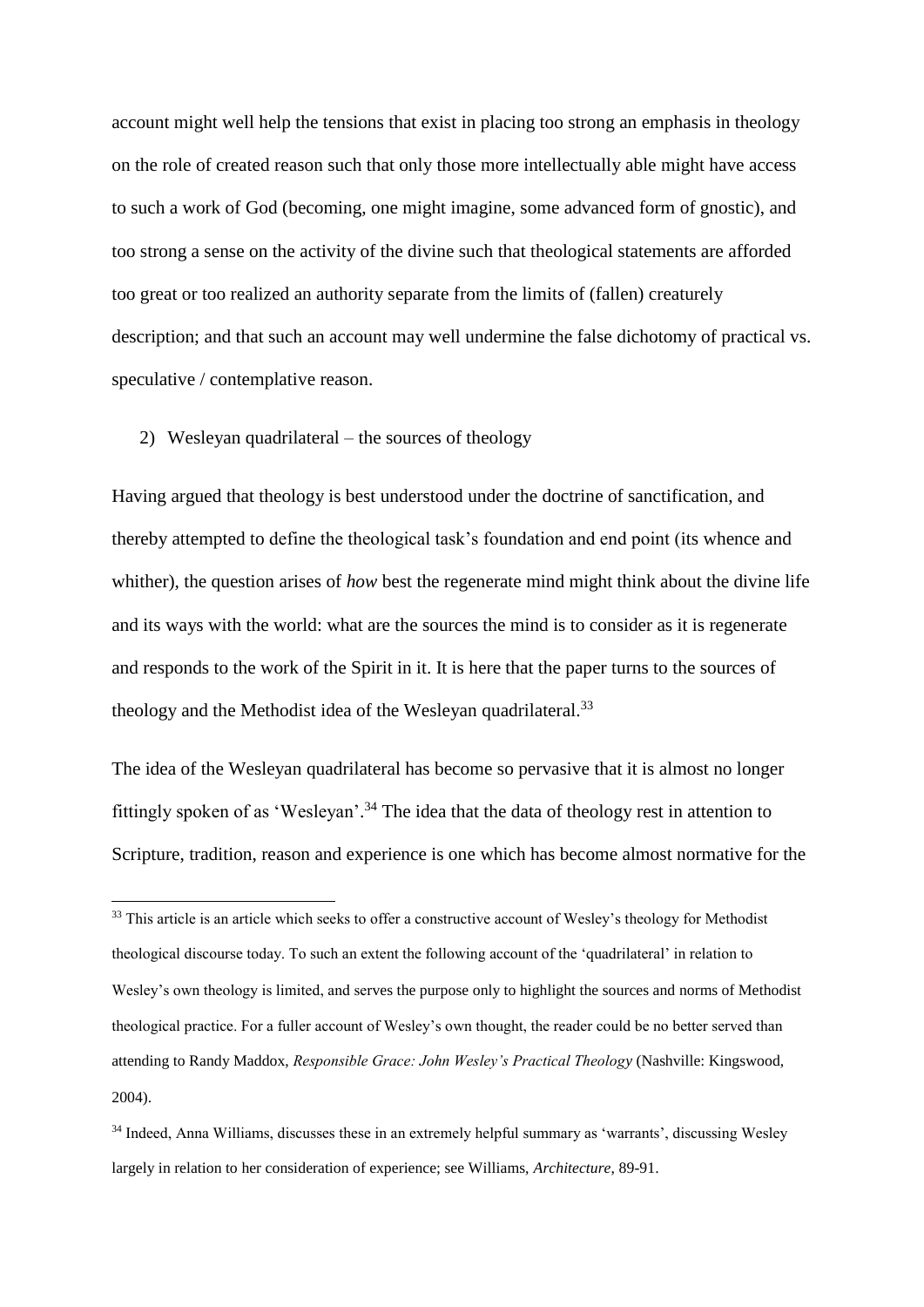student of theology. However, the origins of this approach to theology are remarkably recent. The term 'quadrilateral' is not one original to Wesley, but is a coda or hermeneutical key for unlocking Wesley's approach to theology, as described by the great Wesley scholar Albert C. Outler.<sup>35</sup> To locate the term with Outler rather than Welsey, however, by no means determines that this description of Wesley's theological method is inadequate as an account any more than locating the term 'priesthood of all believers' in Spener's account of Luther determines it is an inadequate understanding of a core tenet of Luther's theology.<sup>36</sup> It is certainly true (with an acknowledgment of the complexity of this and of these terms) that for Wesley the data of theology (the authority on which theological statements might rest) is

**.** 

<sup>36</sup> The critique that this quadrilaterial is a 'myth' in relation to Wesley himself since the term belongs to Outler is hardly the point; see Campbell, 'The "Wesleyan Quadrilateral": The Story of a Modern Methodist Myth', Methodist History vol. 29:2 (1991). This point may well-made historically, and the questioning of a 'static' fourfold account is well made (p. 93; cf. below in this article). But the constructive role of the historian of theology is to identify schemas which might be helpful today. The argument of this article is that the matter is more complex, but that the fourfold pattern exists. Furthermore, at stake in much of the discussion is the way Wesley speaks about 'tradition' (which is claimed to be a negative term for him). Rather than focus on the use of the word in Wesley (and attempt to define it), this article presupposes that tradition in the quadrilateral does not index Wesley's narrower use of the term, but the way Wesley deals with sources of theological knowledge and authority from figures who precede him: Wesley repeatedly makes use of what theology in the current age would term 'tradition' throughout his writings. That he does not use this as an independent authority in and of itself is moot for this article: the very point being made is that the sources of the quadrilateral only exist in relation to each other.

<sup>&</sup>lt;sup>35</sup> For a survey of Outler's approach, see 'The Wesleyan Quadrilateral – in John Wesley', Wesleyan Theological Journal vol. 20:1 (1985), 7-18; cf. Gunter W. Stephen, Ted A. Campbell, Scott J. Jones, Rebekah L. Miles, Randy L. Maddox, *Wesley and the quadrilateral: renewing the conversation* (Nashville: Abingdon: 1997)*.* The term is foreshadowed in the work of Colin W. Williams, *John Wesley's Theology Today* (London: Epworth, 1960) in his account of authority and experience (ch. 2).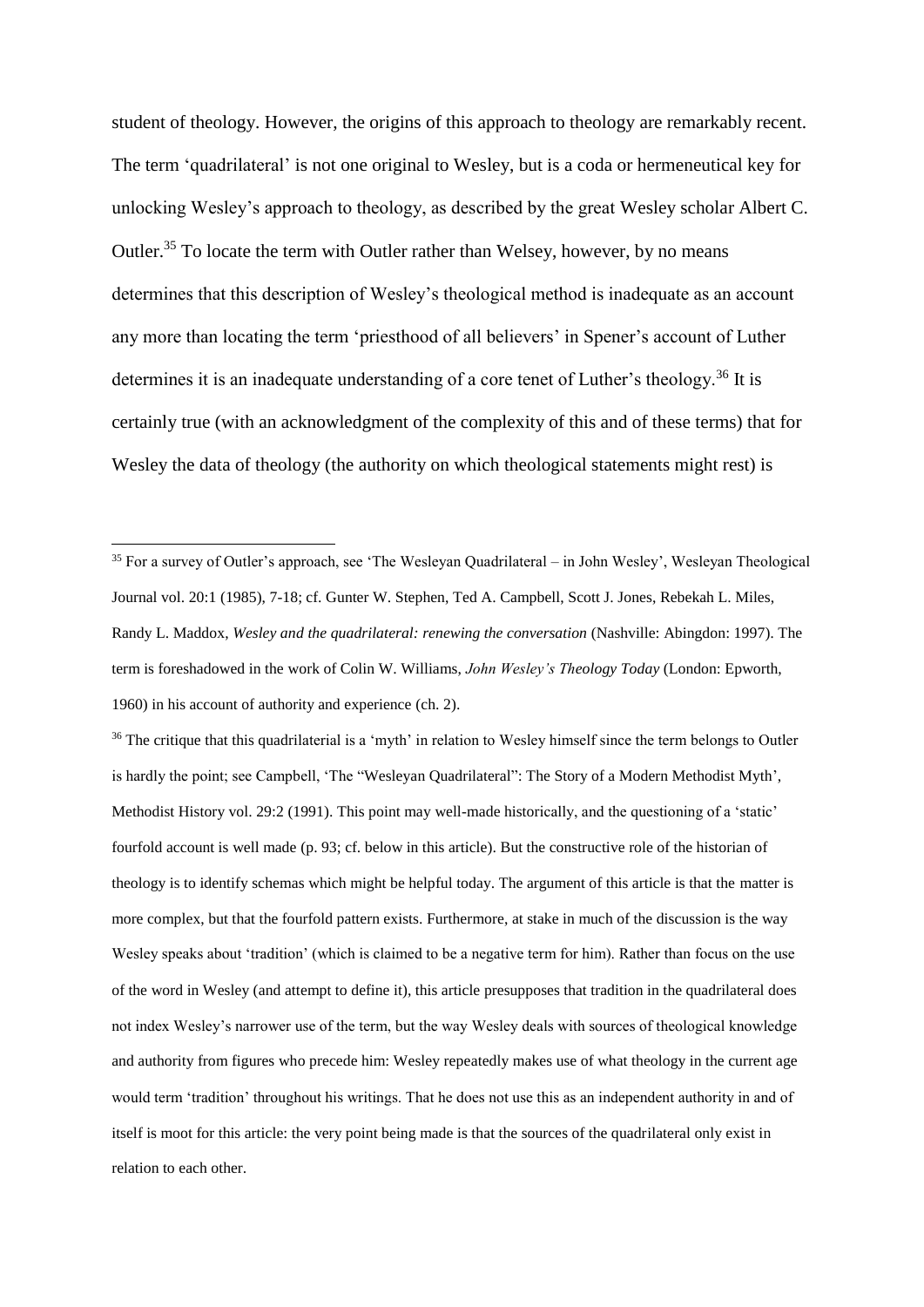fourfold. Theological statements rest on the coalescence of Scripture, tradition, reason and experience, and what is most particular in this for the theology of Wesley's own time is the final of those four categories—the role of experience in theological statements. As an Anglican cleric, Wesley would have been well schooled in Hooker's account of the norms of theology. In distinction from some of the emphases of the European Reformation, for Hooker (alongside natural law), Scripture, reason and tradition form the bases for theological authority.<sup>37</sup> What Wesley, with his emphasis on the transformed heart, does is to add the experiential in faith (the *fides qua creditur*) as a datum for the objective claims of the faith (the *fides quae creditor*): the faith by which we believe is for Wesley, with his emphasis on sanctification and the economy of God, a contributory component of the faith that is believed, and thereby a source of theological data.

It is absolutely clear, for Wesley, that the pre-eminent source of theological authority is Scripture. Wesley writes in his Preface to *The Sermons on Several Occasions:*

God himself has condescended to teach the way: for this very end he came from heaven. He hath written it down in a book. O give me that book! At any price given me the Book of God! I have it. Here is knowledge enough for me.<sup>38</sup>

Wesley's Protestant impulses are clearly visible throughout his work. He claimed to be *homo unius libri*, <sup>39</sup> and his sermons and the heritage of his Notes on the New Testament make clear

<sup>37</sup> Cf. Hooker, *Of the Laws of Ecclesiastical Polity*, edited by Arthur McGrade (Oxford: OUP, 2013), 1.16 & 3.9.

<sup>38</sup> John Wesley, *The Works of John Wesley Volume 1: Sermons I*, edited by Albert C. Outler (Nashville: Abingdon Press, 1984), 104.

<sup>39</sup> Wesley, *Sermons 1*, 104–5.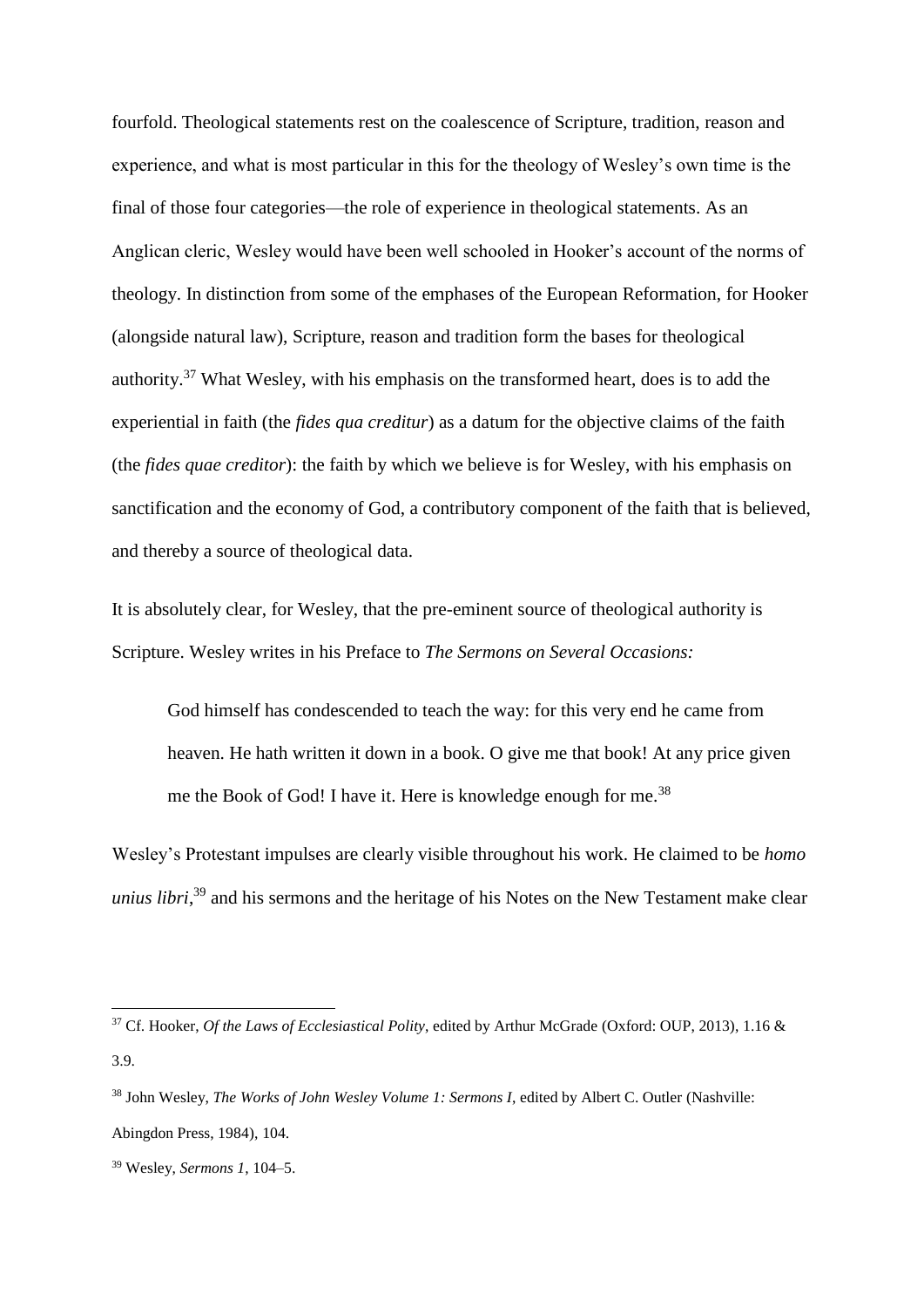the unique status he believed Scripture to hold. As Outler puts it in relation to his own account of the Wesleyan quadrilateral:

In such a quaternity, Holy Scripture is clearly unique. But this in turn is illuminated by the collective Christian wisdom of other ages and cultures between the Apostolic Age and our own. It also allows for the rescue of the Gospel from obscurantism by means of the disciplines of critical reason.<sup>40</sup>

Scripture reigns supreme over the life of the church and over its theology. There is a sense in which all other data of theological discourse is dependent on the foundation of Scripture. *Sola scriptura* is at the heart of the Reformation, and a principle Wesley's own theology embodies. As he states in his preface to his *Explanatory Notes Upon the New Testament*:

The Scripture therefore … is a most solid and precious system of Divine truth. Every part therefore is worthy of God; and together are one entire body, wherein is no defect, no excess. It is the fountain of heavenly wisdom, which they who are able to taste, prefer to all writings of men, however wise, or learned, or holy.<sup>41</sup>

The authority which Scripture has is not, however, simply an objective authority that belongs to the Bible *in abstracto* separate from the reading of the people of God. In an interesting note on II Timothy 3:16 ('All Scripture is inspired of God …'), Wesley comments about the Bible that '[t]he Spirit of God not only once inspired those who wrote it, but continually inspires, supernaturally assists those that read it with earnest prayer.'<sup>42</sup> Scripture in both

<sup>40</sup> Outler, 'Wesleyan Quadrilateral', 11.

<sup>41</sup> John Wesley, *Explanatory Notes upon the New Testament* (New York: Carlton & Porter, 1754), 5 (Preface, para 10).

<sup>42</sup> Wesley, *Explanatory Notes*, Note on 2 Tim 3:16, 554. For a fuller survey of Wesley on the Bible, see Maddox 'The Rule of Christian Faith, Practice, and Hope: John Wesley on the Bible', Methodist Review 3 (2011), 1–35;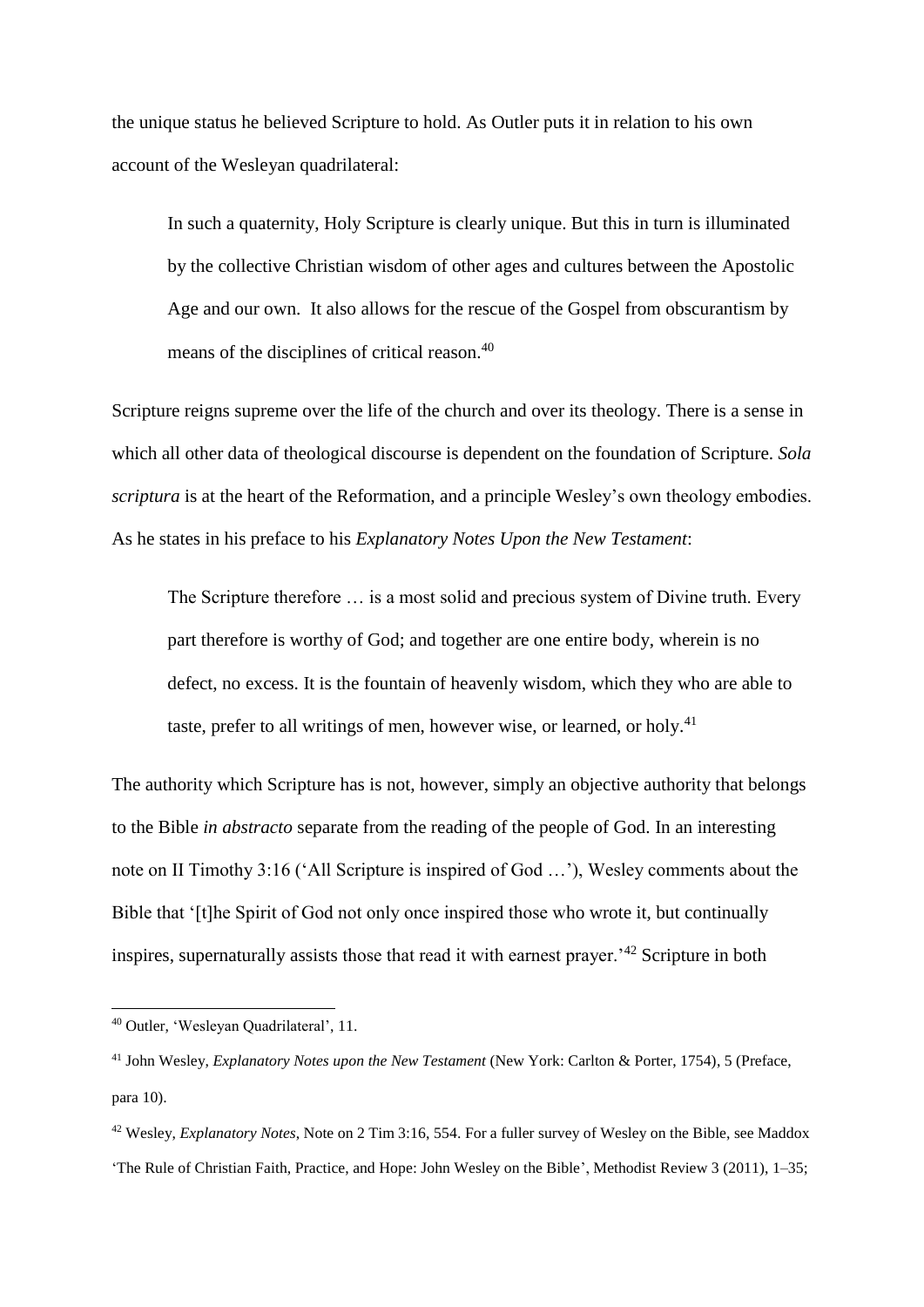inspired and inspiring, and this dual nature determines not only its authority but also its manner of use in doctrine and theology.

Tradition is a term Wesley himself does not use of the sources of theology, but is a way of indicating Wesley's Anglican sensibility that the earlier theology, particularly that of the fathers up to the Council of Chalcedon (451), is an authoritative source for the reading of Scripture. Any serious student of Wesley will know of his fondness particularly for the Greek patristic tradition.<sup>43</sup> Indeed, Wesley himself uses the term 'Christian antiquity' as his pointer for this. In his careful article, Ted Campbell has pointed to the problem of the term 'tradition' for Wesley; that the term had (and one is wise to remember this) negative connotations in the post-Reformation church of the eighteenth century is important to note.<sup>44</sup> Indeed, Campbell points to the first of the Church of England's sermons for public reading which asserts that believers should rely on Scripture and not 'the stinking puddles of men's traditions'.<sup>45</sup> For Campbell, 'there simply doesn't seem to exist in Wesley a conceptual category answering to "tradition" as conceived in the "Quadrilateral," that is as describing God's work in the church

and Randy Maddox, 'John Wesley – "A Man of One Book"', in *Wesley, Wesleyans, and Reading Bible as Scripture*,. Ed. Joel B. Green and David F. Watson (Waco: Baylor University Press, 2012), 3–18. <sup>43</sup> For an excellent recent account of this see, George Bailey, 'Growing into God: a consideration of the relation between the experience and theology of sanctification, in dialogue with John Wesley's theology of perfection and Gregory Palamas' theology of deification', PhD dissertation, University of Cambridge (2010). <sup>44</sup> Campbell, 'Wesleyan Quadrilateral', 94.

<sup>45</sup> See *Certain Sermons or Homilies Appointed to be Read in Churches in the Time of Queen Elizabeth of Famour Memory*, 2 ; cf. Campbell, 'Wesleyan Quadrilateral', 94. This is important. With emphases on 'the catholic' Wesley or the 'orthodox' Wesley in recent literature which seeks to see Wesley's worth in an ecumenical context, it is good and appropriate to be reminded of Wesley's thorough-going reformation principles. Even in Wesley's sermon 'The Catholic Spirit' he points to the necessity and benefits of ecclesiastical reform.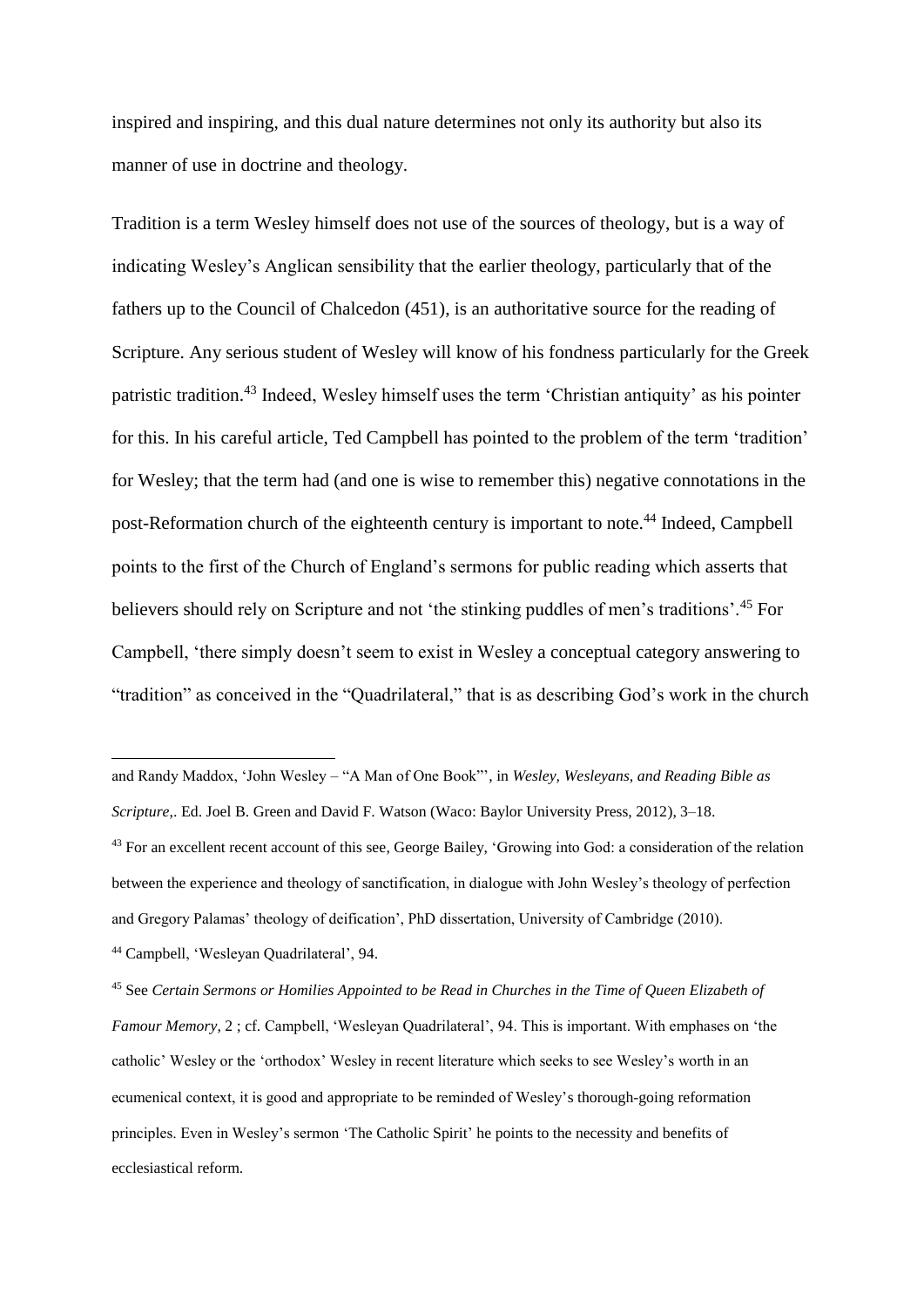after the Scripture period, in the same manner as there *are* conceptual categories of Scripture, reason, and experience.'<sup>46</sup> Perhaps, however, one is wise to be reminded of Wittgenstein's mantra that we should ask for *use* rather than meaning in the concept, and one would also be wise to consider what Wesley's theology *shows* as much as what it states. In Outler's understanding of tradition in Wesley, he points to Wesley's authoritative use of 'the living spring of Christian insight.<sup>47</sup> The historical perspectives of Wesley's work range throughout the history of the church, though his focus is more on the primitive church. In this way, Wesley does not see his use of earlier church teaching (that which Outler short-hands to 'tradition') as either an independent authority separate from Scripture or in contrast to his *Magisterial* Reformation approach.<sup>48</sup> Tradition, especially Christian antiquity, indexes the authority that exists in reception of the Word of God, the reception particularly of the earliest hearers. There is much worth in Karl Barth's description of 'tradition' so-called from a Protestant perspective, a description which shows the non-necessity of a competitive account of Scripture and tradition:

these fathers and brethren have a definite authority, the authority of prior witnesses of the Word of God, who have to be respected as such. Just because the Evangelical confession is a confession of the vitality and the presence of God's Word actualised

<sup>46</sup> Campbell, 'Wesleyan Quadrilateral', 94

<sup>47</sup> Outler, 'Wesleyan Quadrilateral', 14.

<sup>&</sup>lt;sup>48</sup> I have spilt much ink on this topic before. See, for example, my 'Relational Responsibility in Biblical Hermeneutics: Towards a Protestant Account of the Authority of Creeds for Scriptural Interpretation' in Stanley E. Porter & Matthew Malcolm (eds), *The Future of Biblical Interpretation: Responsible Plurality in Biblical Hermeneutics* (Milton Keynes: Paternoster, 2013), 93-105; and 'Scripture in the Life of the Church: *Sola Scriptura* and Ecclesial Interpretation', in Donald Wood (ed.), Scripture, Canon and Interpretation (London: IVP, forthcoming).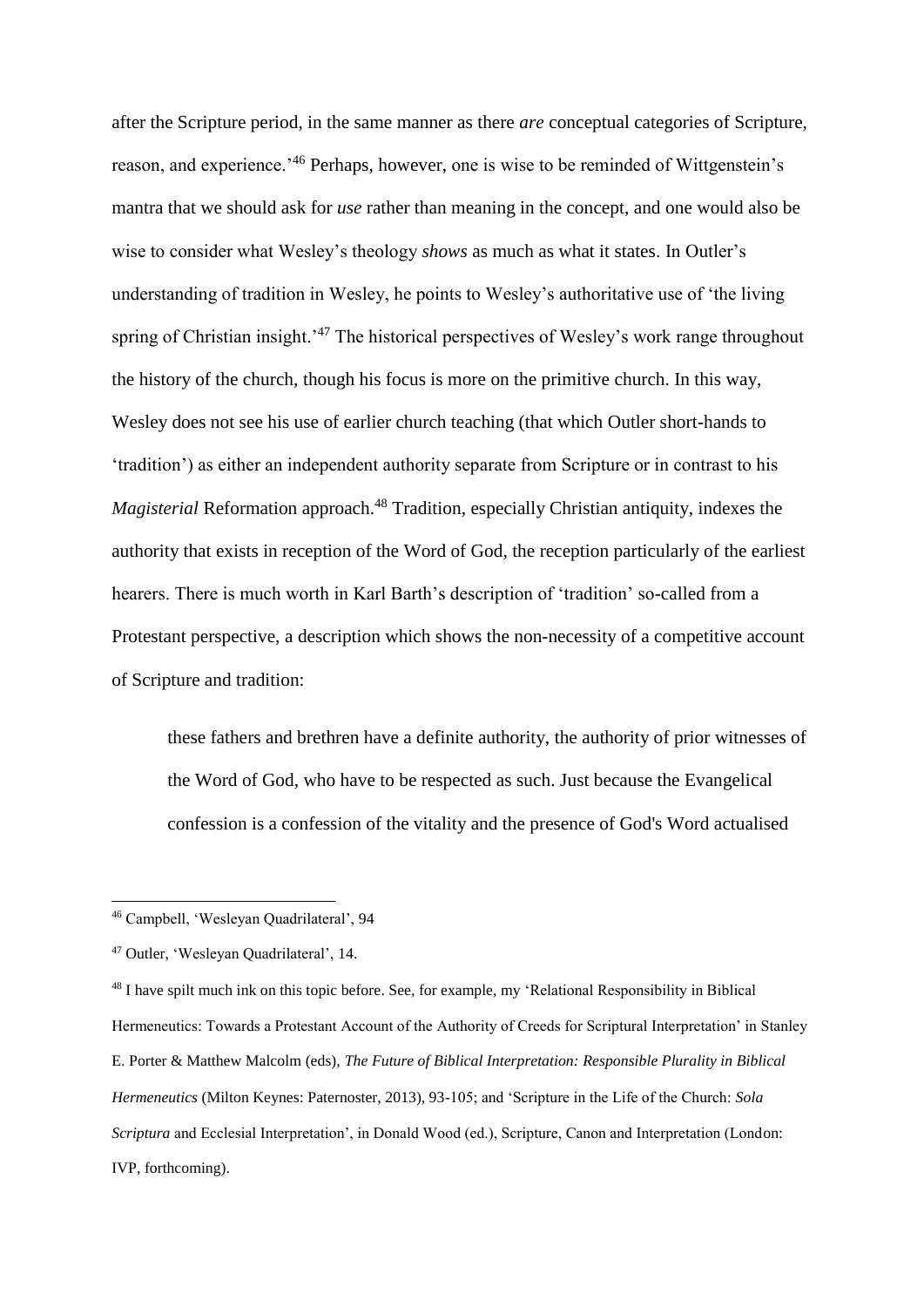again and again, it is also a confession of the communion of saints and therefore of what is, in a sense, an authoritative tradition of the Word of God, that is, of a human form in which that Word comes to all those who are summoned by it to faith and witness in the sphere of the Church and by its mouth—of a human form which is proper to it in the witness of these fathers and brethren. . . <sup>49</sup>

The theologian listens to the voices of the past in order to receive Scripture in the present through the living voice of the communion of saints: tradition is the word which describes the *ongoing* nature of interpretation of the Word of God, the inspiring *and illuminating* work the Holy Spirit performs in the reception of Scripture by the faithful across time. This nondichotomous view of the relationship between Scripture and tradition is one which is well described by Pannenberg: 'later tradition is viewed not as completing the content of

<sup>49</sup> Barth, *Church Dogmatics* I/2, 573.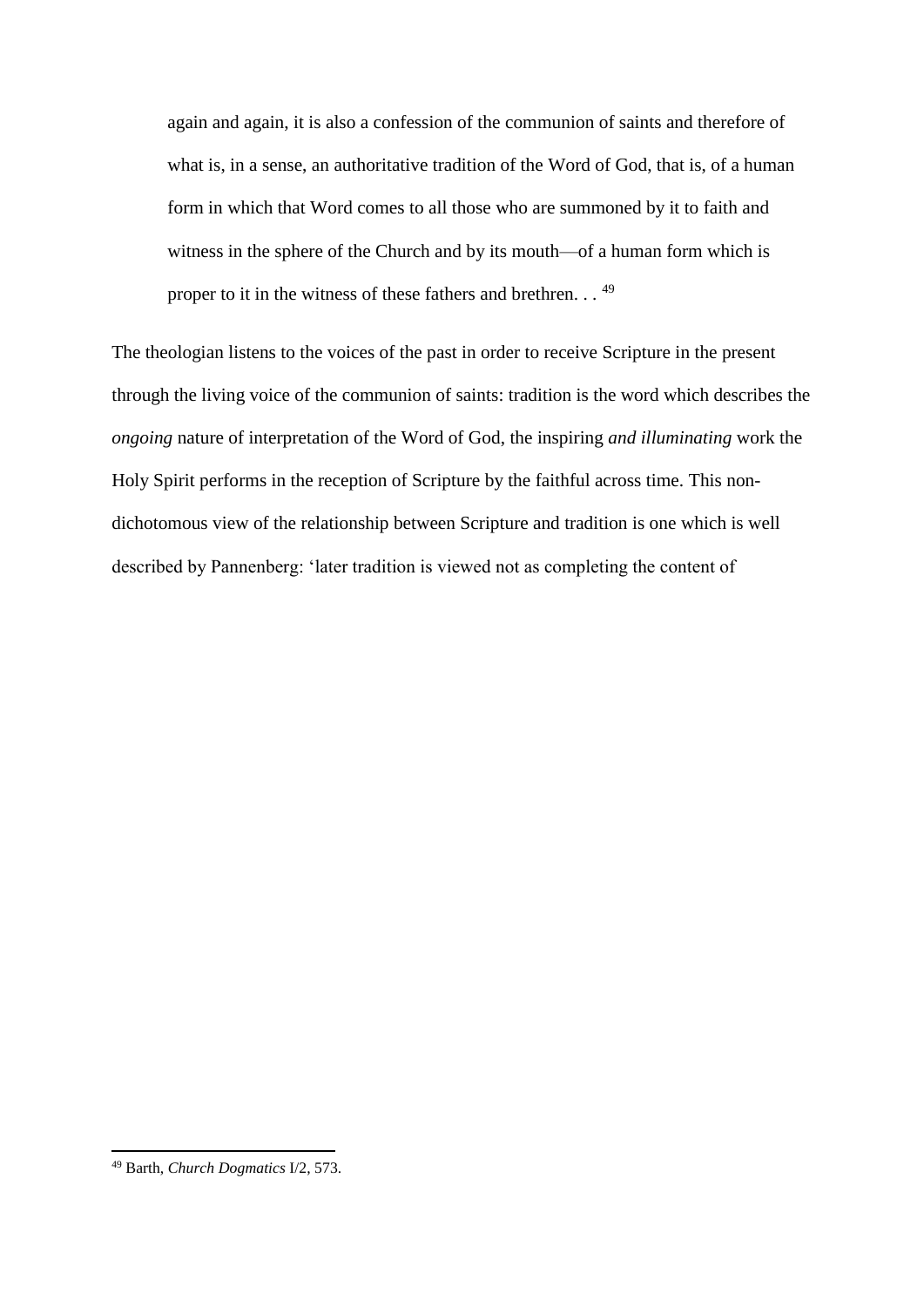Scripture, but as having a purely hermeneutical function'.<sup>50</sup> Tradition rests upon the reading of Scripture and is not a source independent of Scripture.<sup>51</sup>

If tradition rests upon Scripture, the third source of theology for Methodists, reason, is more a *tool* with which to think about the faith, than any independent locus of theological data. Indeed, in the context of the Enlightenment and eighteenth-century rationalism, while Wesley was indebted in certain ways to Locke,<sup>52</sup> Wesley was nevertheless deeply opposed to Deism, and his Pietism was seen as antithetical to the methods and norms of the Enlightenment. A

1

<sup>50</sup> Pannenberg, *Basic Questions in Theology I*, 188. It is sometimes said that the Anglicanism in which Wesley was schooled in the Anglicanism of the the 17<sup>th</sup> century which sought to provide a via media between Reformed and Catholic approaches to theology; see Maddox, 'Methodist Theology', in *The Cambridge Dictionary of Christian Theology*, ed. Ian A. McFarland et al. (New York: Cambridge University Press, 2011), 311–13. This is correct in its account of the self-understanding of Anglicanism, but that account is in and of itself one which fails to identify the authority that the Reformers themselves placed on councils and creeds as hermeneutical expressions of the collective reading of Scripture in the whole church. Calvin advocates that the very right of councils to gather and claim any authority rests in the promise of Scripture that where two or three are gathered, Christ will be present; and the judgments of councils are authoritative because they are based solely on Scripture, and therefore have authority now and in the future since the church continues to stand under the authority of Scripture (John Calvin, *Institutes of the Christian Religion* (Louisville: Westminster John Knox, 1960), 1166ff. Luther makes a similar point in Martin Luther, *On the Councils and the Church*, in Eric W. Gitsch (ed.), *Church and Ministry III*, Luther Works Vol. 41 (Philadelphia: Fortress Press, 1966). <sup>51</sup> The foregoing has accounted for Methodist use of the classical tenets of the Christian faith—the great catholic tradition of the church. There is, of course, a further dimension of the Methodist church's use of (or nervousness about) its own internal traditions over the last quarter of a millennium. On this, see Jonathan Dean, 'Spontaneity, Tradition and Renewal' in *Methodist Theology Today: A Way Forward*, ed. Clive Marsh et al. (London: Bloomsbury, 2004), 220-6.

<sup>52</sup> See Richard Brantley, *Locke, Wesley and the Method of English Romanticism* (Gainsville: University of Florida Press, 1984).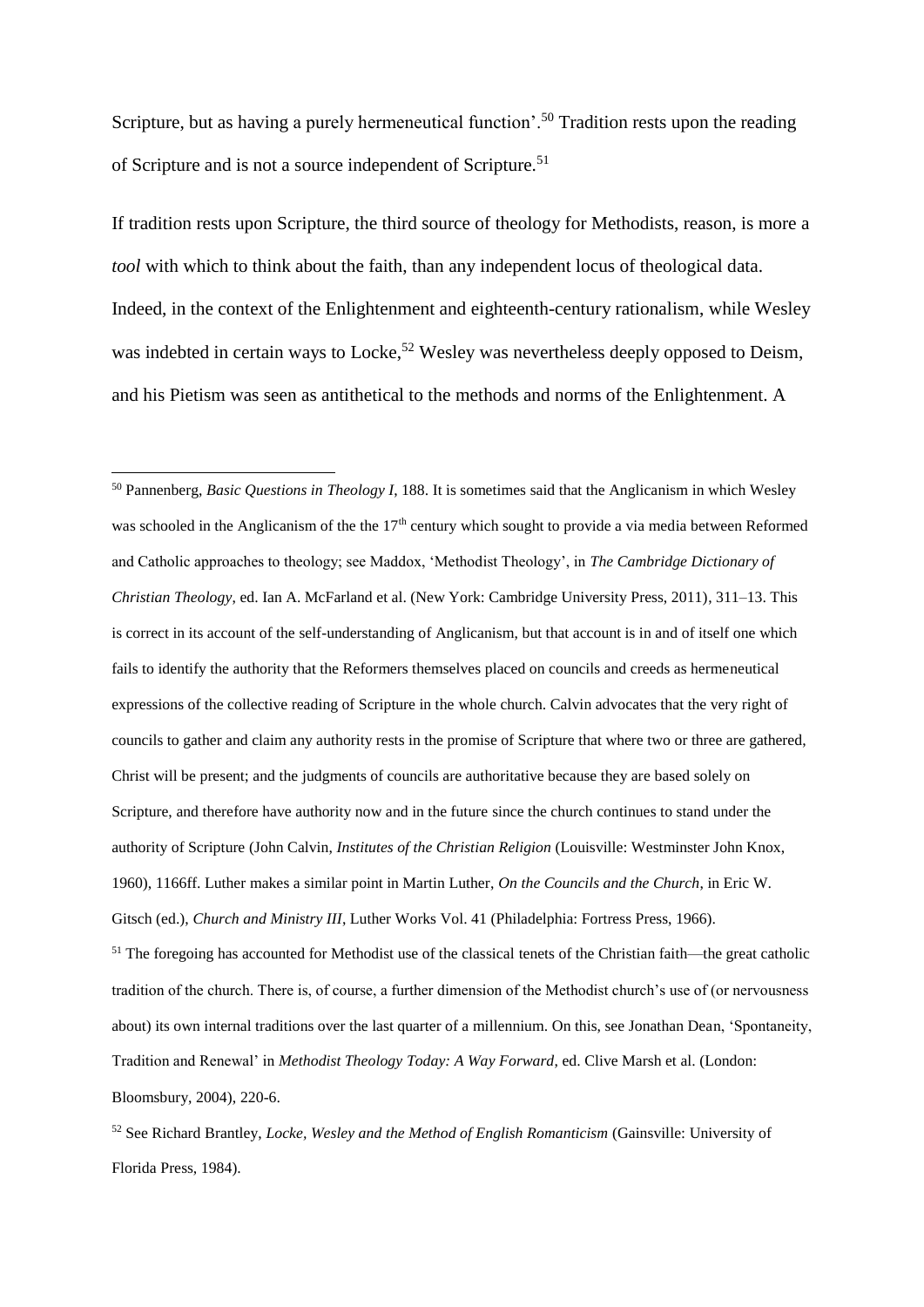pragmatic respect for the use of reason in theology was a means of assessing and critiquing extant theology, a way of employing the principle of *ecclesia semper reformanda* in relation to theological debate and inherited theological positions. We see Wesley's use of reason not only in the argued and logical structure of his theological work, but also on not infrequent occasions in his employment of deductive logic to argue a point. Thus, even in the most experientially orientated discussions, such as in his account of assurance, Wesley is clear that the reality that a believer can feel the assurance of the Spirit is derived deductively from the teaching of Scripture: the activity of the life of the Spirit in the believer is paid testimony to in Scripture, and thereby the believer might be assured because she is taught that the Spirit assures the believer in Scripture.<sup>53</sup> Scripture teaches in Romans 8:16 that the believer might know in her spirit that she is a child of God: 'The Spirit itself beareth witness with our spirit that we are the children of God.' Since Scripture teaches this, Wesley argues, it must be a reality for the believer today; and it is only in applying the marks of the children of God as described in the Bible to oneself that one might know if one is a child of God. Thus, writes Wesley, by way of deduction:

He that now loves God — that delights and rejoices in him with a humble joy, an holy delight, and an obedient love — is called a child of God;

But I thus love, delight, and rejoice in God;

Therefore I am a child of God;

then a Christian can in no wise doubt of his being a child of God. $54$ 

<sup>53</sup> Wesley, *Sermons I*, 271.

<sup>54</sup> Wesley, *Sermons I*, 276.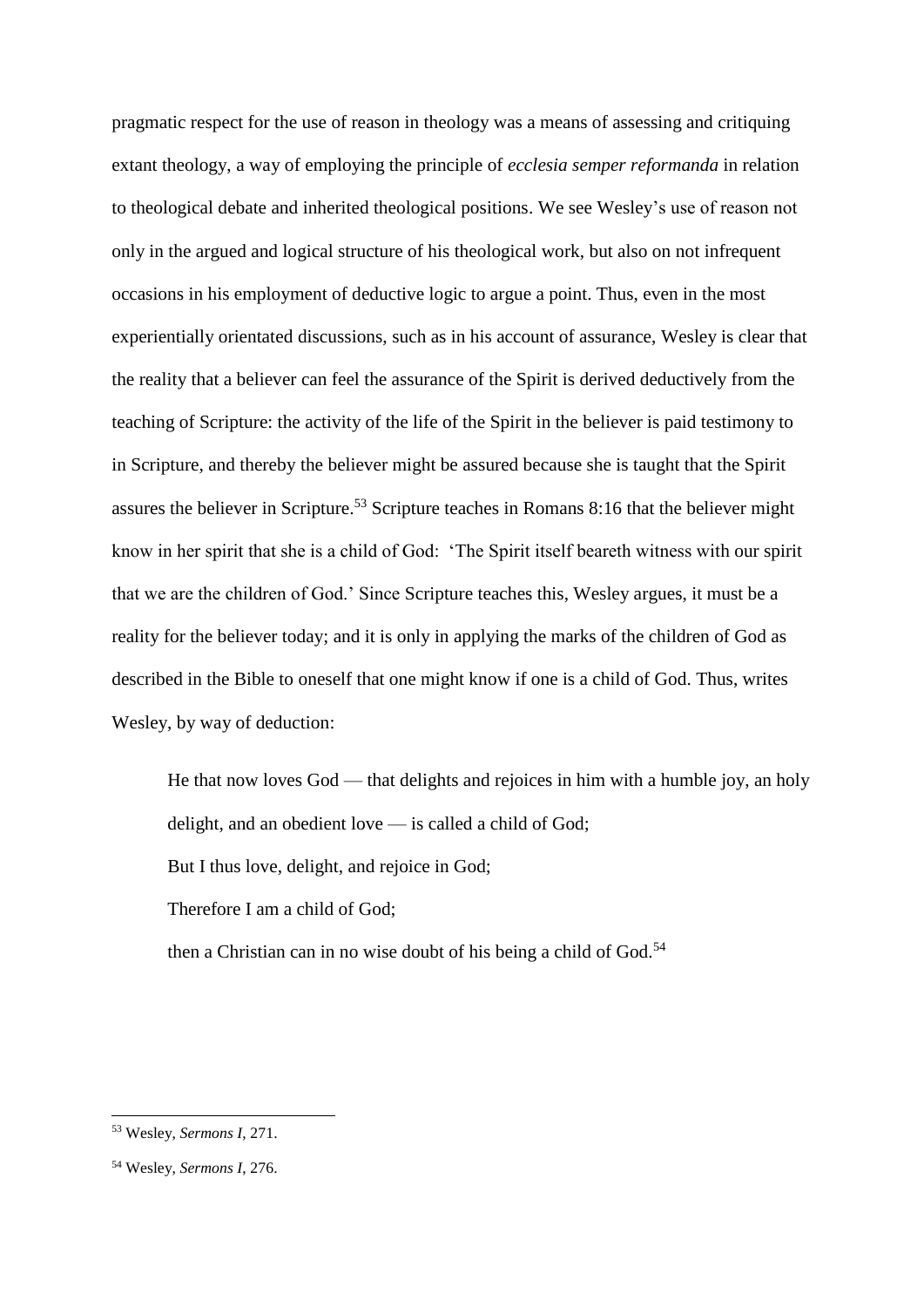Reason is used as a tool to relate the teachings of Scripture to the life of the believers in the present in light of the light of the teachings of the primitive church and the theologies of earlier generations. 55

The experience of the sanctified life comprises perhaps the particular contribution of Methodist accounts of theological method. It is, indeed, experience which demarcates Methodist theology from its Anglican forebears. Experience is a component of the data of theological discourse for Methodists which is also used in conjunction with the other sources of theological data. Crucially, this experience is not some kind of uncritical, unadulterated subjectivist interiority. Experience is rather an account of the experience *of the church*. In his sermons on *The Witness of the Spirit*, Wesley is clear that experience is not the individual's self-understanding. Experience is, instead, 'the experience not of two or three, not of a few, but of a great multitude which no man can number. It has been confirmed, both in this and in all ages, by "a cloud of" living and dying "witnesses"".<sup>56</sup> Furthermore, Wesley is overtly aware of the limitations of this source of theological knowledge, and the capacity for selfdeception:

How many have mistaken the voice of their own imagination for this 'witness of the Spirit' of God, and thence idly presumed they were the children of God while they were doing the works of the devil! These are truly and properly *enthusiasts*; and, indeed, in the worst sense of the word.<sup>57</sup>

It is only in conjunction with Scripture, the teaching of the church, and reason that experience can recognize that which is sanctified, and thereby as that which is an aspect of the material

<sup>55</sup> See Wesley's two sermons on reason and its limits: Wesley, *Sermons II*, 568-600.

<sup>56</sup> Wesley, *Sermons I*, 290.

<sup>57</sup> Wesley, *Sermons I*, 269.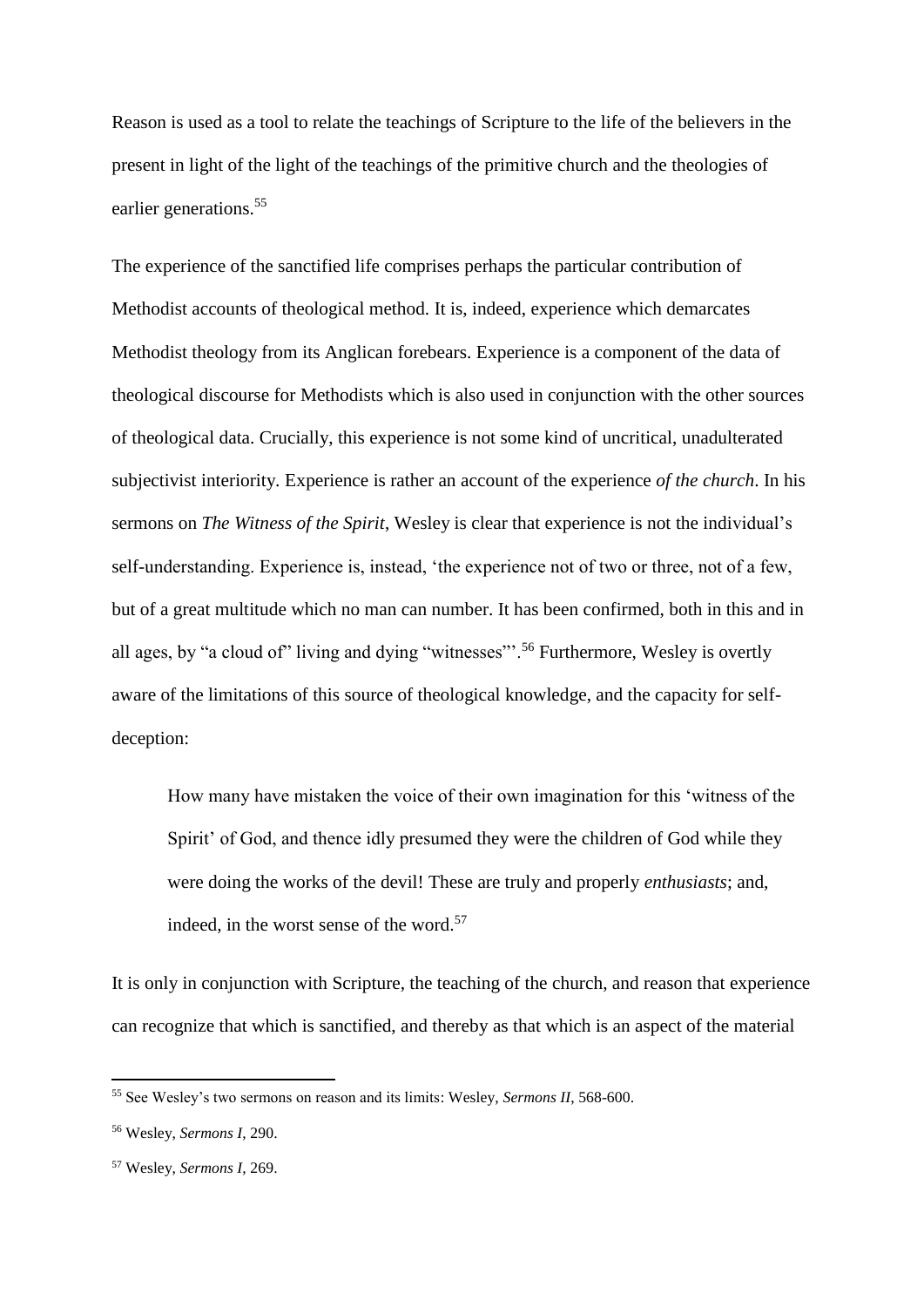of theology. Doing theology is not a case of reflecting uncritically on any and every experience the human has, but rather a case of locating experience in relation to the other sources and norms of theology so as to judge its capacity to offer theological truth: only when adjudged as part of the sanctified life, an expression of the creature moving within the movement of grace, can the experience of the creature be understood as s source for theology. Part of this judgment is a critical appraisal of experience, such that the truly sanctified believer realizes that the fundamental form of sanctification rests on the recognition of the believer's own propensity to sin and self-deception, and the need to fall back on the grace and mercy of God. As Wesley puts it in his sermon on the witness of the Spirit:

The Scriptures describe that joy in the Lord which accompanies the witness of his Spirit as an humble joy, a joy that abases to the dust; that makes a pardoned sinner cry out, 'I am vile! …' And wherever lowliness is, there is patience, gentleness, longsuffering. There is a soft, yielding spirit, a mildness and sweetness, a tenderness of soul which words cannot express. But do these fruits attend that *supposed* testimony of the Spirit in a presumptuous man? Just the reverse.<sup>58</sup>

<sup>58</sup> Wesley, *Sermons I*, 280. Cf. Luther: 'God receives none but those who are forsaken, restores health to none but those who are sick, gives sight to none but the blind, and life to one but the dead. He does not give saintliness to any but sinners, nor wisdom to any but fools. In short: He has mercy on none but the wretched and gives grace to none but those who are in disgrace. Therefore no arrogant saint, or just or wise man can be material for God, neither can he do the work of God, but he remains confined within his own work and makes of himself a fictitious, ostensible, false, and deceitful saint, that is, a hypocrite.' Martin Luther, *Luther's Works*, Jaroslav Pelikan and Daniel E. Poellot (ed.), Arnold Guebert (trans.), vol. 14 (St. Louis: Concordia Publishing House, 1958), 163.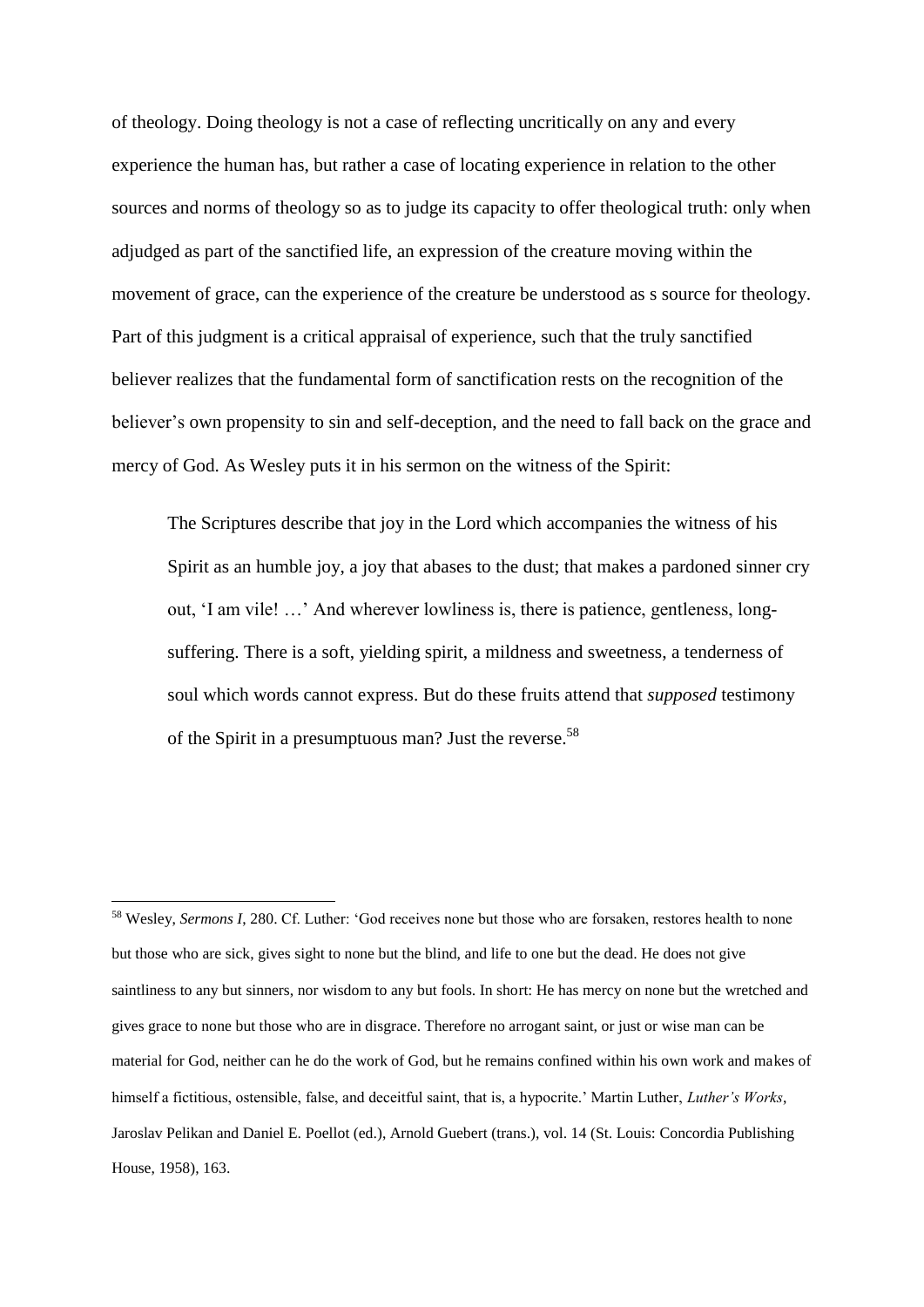The one who does not, in being conscious of God's presence in her spirit, repent,<sup>59</sup> but becomes confident of her assurance, grows haughty in her behaviour and thereby in the sense of confidence she may have in her own experience. There is always the need in relation to the category of experience to be reminded: 'Discover thyself, thou poor self-deceiver! Thou who art confident of being a child of God … O cry unto him, that the scales may fall from thine eyes ...<sup>'60</sup> Enthusiasm in the unlovely sense of the word is what it means to mistake our own voice with the voice of God; Methodism is more about the experience of the believer methodically and reasonably related to the life and experience of the church as a whole in its traditions as the church lives under the sovereign authority of Scripture as witness to Jesus  $Christ.<sup>61</sup>$ 

This description of experience, and in some sense the preceding descriptions of Scripture, tradition and reason, should begin to indicate a primary concern of this article: in describing the quadrilateral of sources and norms for theology, these four locations of theological data do not exist as independent and un-related or competitive sources of theological information; they *exist rather only in relation to each other*. Anna Williams points helpfully in this direction when she states:

'theological warrants' [what this article has referred to as 'the quadrilateral'] do not stand on a par with each other: the claims of tradition, reason, and experience to the states of free-standing warrants are exceedingly weak. They serve as interpreters of

<sup>&</sup>lt;sup>59</sup> This is a point that is made repeatedly by the Blumhardts. For a helpful account of the dangers of experience as a warrant or norm, see Williams, *Architecture*, 89-94.

<sup>60</sup> Wesley, *Sermons I*, 281-2.

<sup>&</sup>lt;sup>61</sup> See Clive Marsh 'Appealing to Experience: What does it mean' in Methodist Theology Today, ed. Marsh et al., 118-30 for an account of some of the complexities and issues at stake in the role of experience in Methodist theology.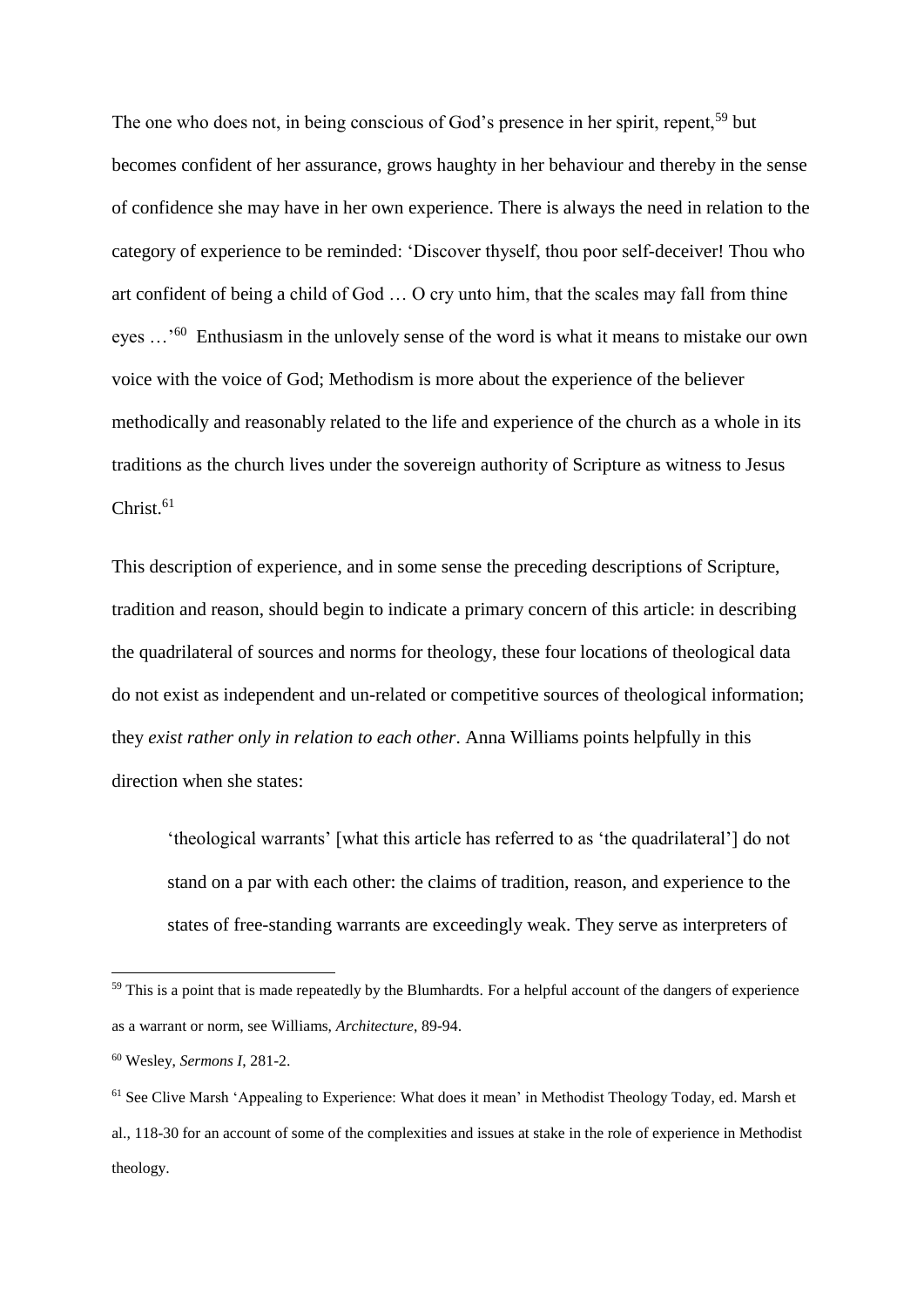scripture, rarely as autonomous alternatives to it. The claim of scripture to be the sole warrant is equally implausible... $^{62}$ 

Williams' discussion helpfully identifies the relationality of the different components of the quadrilateral to each other, though in her account, the primary concern is the location of Scripture in relation to the other three, a concern indeed we can see well in Wesley himself. *But what if we might take this matter further?* As Williams makes clear in her argument, the warrants of theology as she calls them (the four components of the quadrilateral) resist being authorities in and of themselves because they are all 'radically interpretable'.<sup>63</sup> They do not function to provide end points to theological discussion, but starting points (as sources), and the interpretation of each of them rests in each's relation to the others by and through which their interpretation will be made possible.

Theological method is not, for Methodism, about locating what Scripture, then tradition, then reason, then experience may say about a given topic, and then coming to some judgement on it. Theological method is about what each area of theological data says *in relation and in conversation with the other*. It is not that we have four squares, so to speak, but rather four sides to the one quadrilateral. Indeed, I would want to argue that we need to move from thinking about the single one-dimensional quadrilateral to thinking more fully about theology as a multi-dimensional hexadecahedron: an expression of the sources and norms of theology variously inter-related to one another in complex and multi-dimensional ways. It is to this that this paper now turns.

<sup>62</sup> Williams, *Architecture*, 94.

<sup>63</sup> Williams, *Architechture*, 111.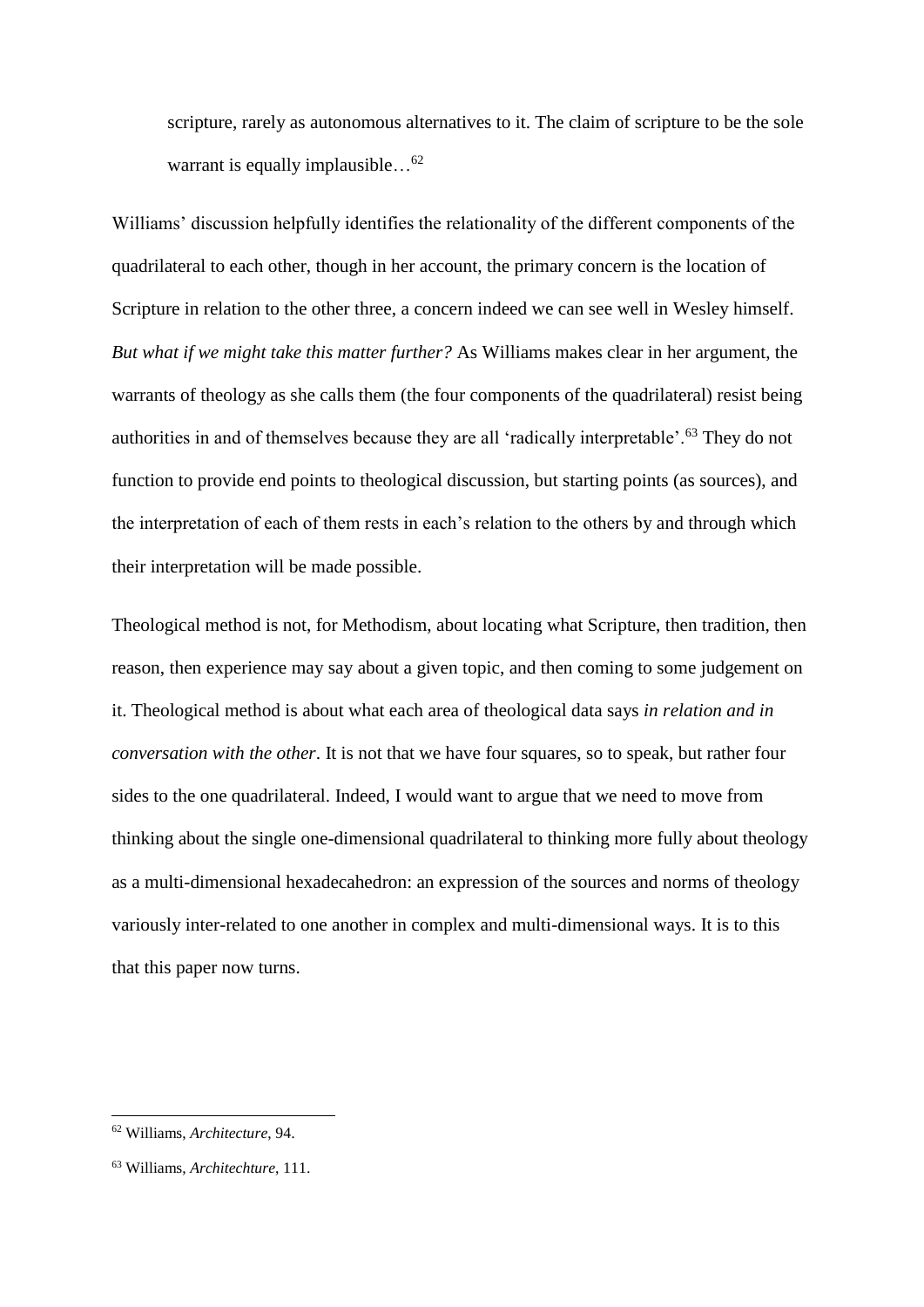3) From four separate sources to complex multi-dimensional interaction: a revised description of the what and how of theology

There is a need in theological method for Methodists to consider in more lively, complex and inter-related ways the four sources of their theology. There are three levels to this complex inter-relation.

At a primary level, no one source of theology can ever be understood even in and of itself without relation to the other three. So, for example, Scripture is a source which in itself contains reasoned (in that it is written in meaningful language and on occasion engages in arguments of different forms and narration of story) accounts of the experience of God, and (in internal conversations it has with itself, 'You have heard it said...')<sup>64</sup> an expression of engagement with earlier theological statements (tradition). Or else, reason does not exist by itself but is the means by which tradition, experience and Scripture express themselves to enable the theologian to try to penetrate the meaning they contain. Or further, tradition rests on interpretation of Scripture through reasoning about it in the context of the lived experience of the church. Or further still, experience is the context in which Scripture is heard and related to the life of the believer who reflects upon (rationally) the presence of the Spirit of God and the Spirit's witness in the present, seeking to understand the life of faith in light of reasoning about experiences of the Spirit in past presents in the Scriptures and history of the communion of saints and their accounts of the faith (i.e. tradition). At a primary level of each warrant itself, internal to each of the four sources of Methodist theology already exists, therefore, a relation to the other three.

<sup>64</sup> For helpful exemplary accounts of this, see Richard B. Hays, *Echoes of Scripture in the Gospels* (Waco: Baylor University Press, 2016); and R. W. L. Moberly, *The Old Testament of the Old Testament: Patriarchal Narratives and Mosaic Yahwism* (Minneapolis: Fortress Press, 1992).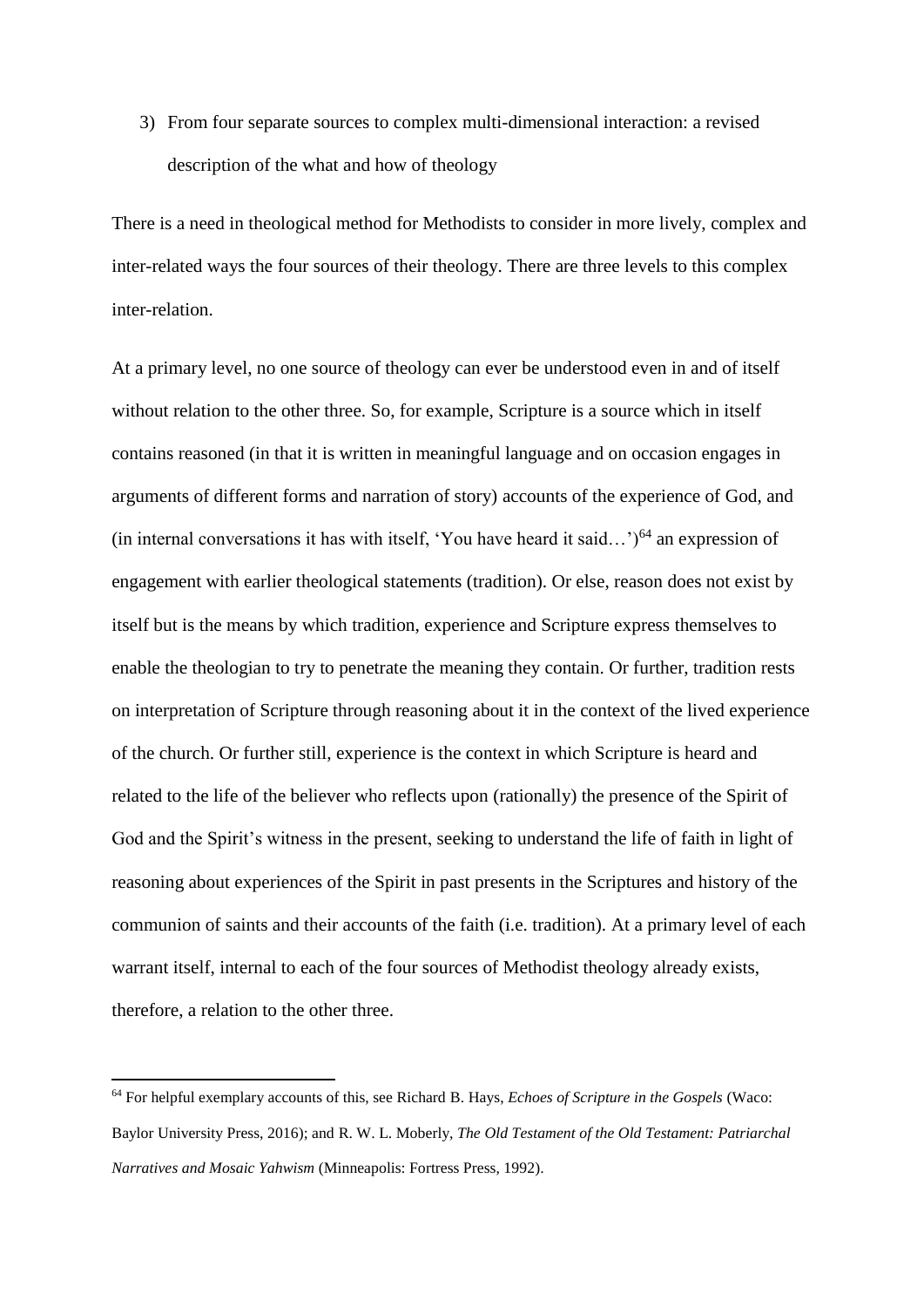However, at a secondary level, as these sources are inter-related in the theological task of the sanctified mind reflecting on God and God's economy for the purpose of loving God who first loved us (and in that loving renewing the mind), each source is complexly related to the other: (1) Scripture is not thought of, for example, without thinking of the inherited hearing of the church in its (2) tradition, which is related through critical reasoning ((3) reason) to the present community or individual's hearing of the Word of God in its experience of the witness of the Spirit in the here and now ((4) experience). However, even this does not fully capture the complex relationality of Christian theological claims for the Methodist tradition because the different orderings and priorities of relationality of the quadrilateral which we give to theological thinking will produce importantly different theological emphases and descriptions.<sup>65</sup> Even just taking Scripture as the starting point for a theological discussion, for example, we might recognize the different approaches of theological *taxis* in the way we can think of a theological theme such that in relation to any one theological trope or locus, we can think of: (a) (1) Scripture in relation to critical (2) reasoning in relation to (3) experience in relation to (4) the church's traditional teaching; (b) (1) Scripture in relation to critical (2) reasoning in relation to (3) the traditional teaching of the church; in relation to (4) the experience of the present; (c) (1) Scripture in relation to (2) the experience of the life of faith in relation to (3) the church's traditional teachings about Scripture's content in relation to (4) reason which we use to guide the thinking or to critique aspects that seem contradictory; (d) (1) Scripture in relation to (2) the experience of the life of faith about which we (3) reason critically in relation to (4) the church's traditional teachings about Scripture's content; (e) (1) Scripture in relation to the church's (2) traditional teachings which are assessed by (3) reason

<sup>65</sup> We see this in a number of Wesley's own sermons and treatises (e.g. Wesley's two sermons on 'The Witness of the Spirit', *Sermons I*, 267-98) where he tackles a theme from several different angles, one by one, building an argument in a non-competitive but also non-irreducible way.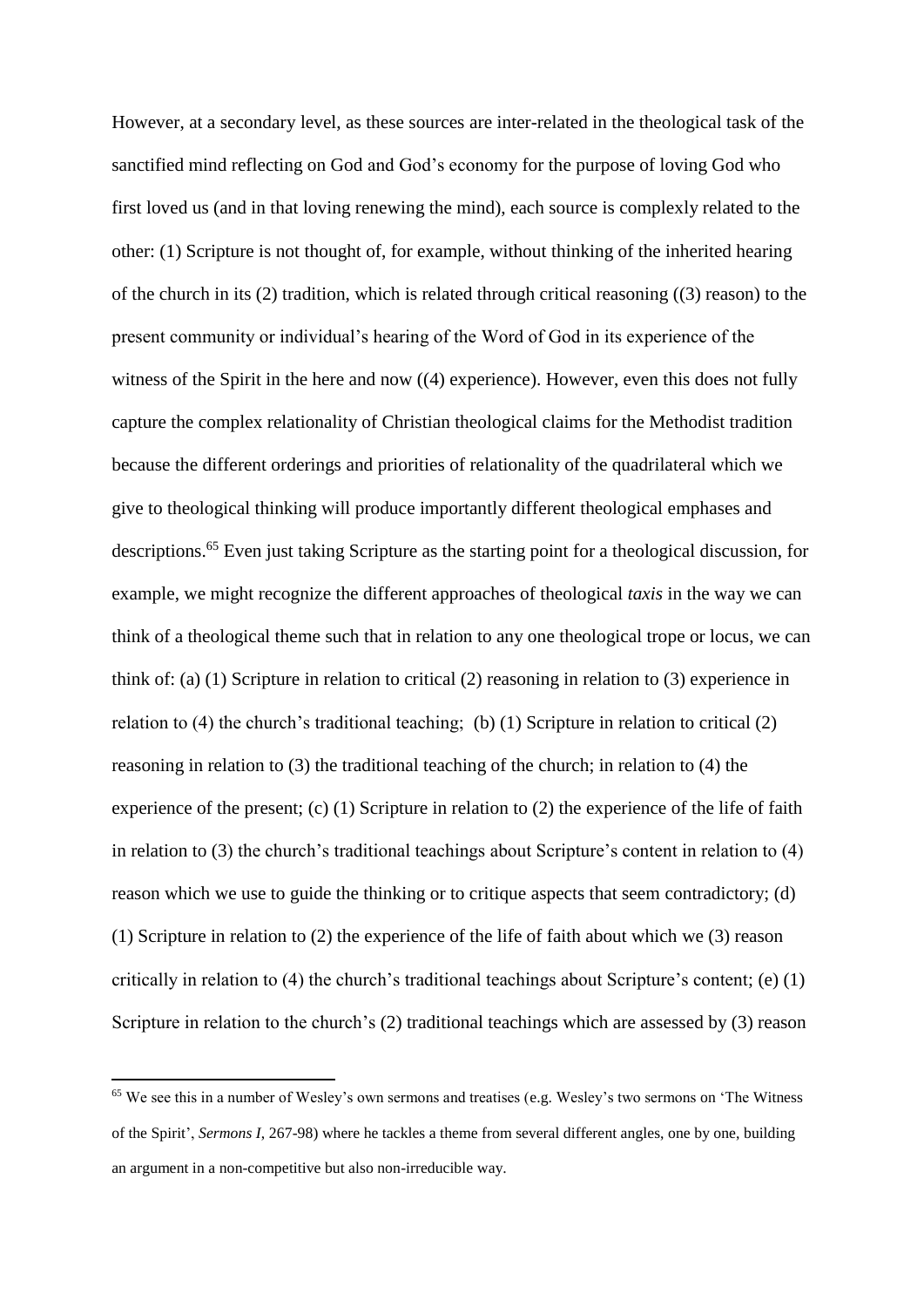in relation to the lived (4) experience of faith; and (f) (1) Scripture in relation to the church's (2) traditional teachings which are assessed by (3) experience using (4) reason as the tool to help assess. All these different arrangements will produce subtly but importantly different theological descriptions which cannot be reduced to any simple over-arching single approach or essence. This complex multi-relationality is then multiplied in the theological task to the power of four, as in each of these ways, each component of the quadrilateral can be used as a lead trope with which the sanctified and renewed mind can think about the God and God's holy and gracious ways with the world. And those tropes themselves seek to be co-ordinated topologically to each other,<sup>66</sup> in recognition of the dynamic and sanctifying work of the one God whose constancy is not monotonous but the constancy of super-abundant holy loving: God is the one God, who was and is and is to come, who in God's holy and loving freedom is free for the world and moves towards and within the creation.

Such a description of the task of theology is one which seems overwhelming. But if the *telos* of theology, as I have argued above, rests in worship and adoration of God, <sup>67</sup> an adoration with our minds which will require all eternity as we seek to adore the infinity of the glory of God, it should perhaps be of no surprise to us that the theological task is a complex and

**.** 

 $67$  It is worth comparing the presentation offered here, where theology is seen as having its origins and ends in the intellect's worship of God, with Geoffrey Wainwright, *Doxology: The Praise of God, in Worship, Doctrine, and Life* (New York, OUP, 1984). For Wainwright, it is not so much that the task of theology is indexed to worship, as that of drawing on worship and liturgy to correct it: the theologian should 'examine the liturgy ... in order to learn from it and in order to propose to the worshipping community any corrections or improvements which he judges necessary' (3). The presentation in this paper, it is hoped, has less of a hierarchy than the role of the theologian in Wainwright's account has the potential at least to suggest.

<sup>&</sup>lt;sup>66</sup> On theological topography (especially in relation to ecclesiology), see my 'Proportion and Topography in Ecclesiology: A Working Paper on the Dogmatic Location of the Doctrine of the Church', in *Theological Theology: Essays in Honour of John Webster* (London: T&T Clark, 2015), ch. 6.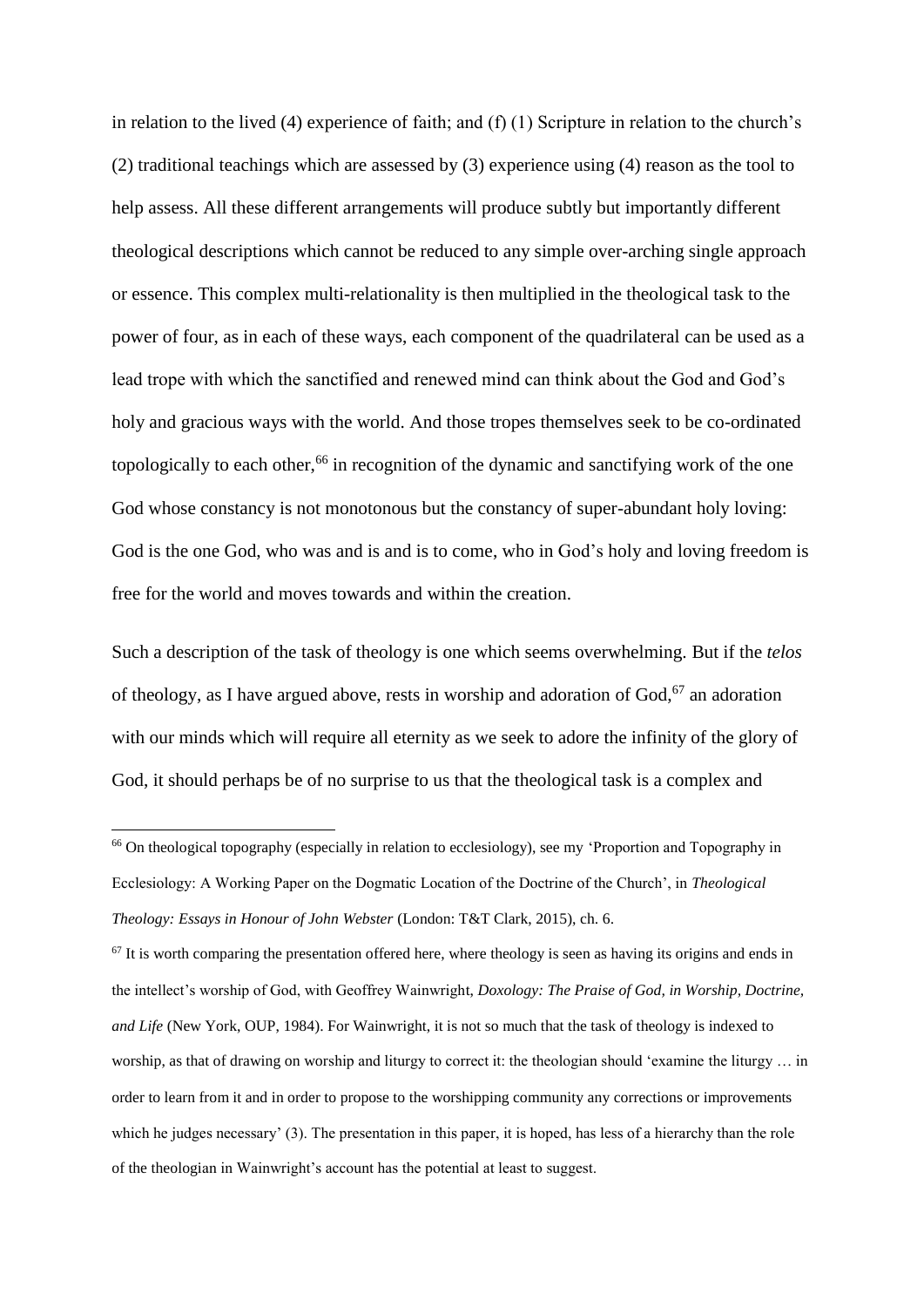multivalent one: the one God in simplicity is gloriously, wonderfully complex; as creatures we need eternity to explore the depths of God's infinity. In understanding the complex task of theology, the words of the Anglican theologian, Daniel Hardy, are wise: 'The increasing complexity is itself the manifestation of the ongoing energetic involvement and participation of God, whereby he intends to move towards fuller and fuller relationship with his people …'<sup>68</sup> In *de facto* sanctification, the believer is moved and moves towards the God who moves to ever fuller relationship with creation: moved by grace, the believer moves within grace swims within the infinite tide of divine grace. What this should mean is that the task of theology is never completely reductive or prohibitive. The task of theology should instead be open to the intense complexity that arises through the multivalence of theological tropes which can be approached in manifold dynamic ways. This kind of approach should mean the attitude of the theologian should be one of patience and of humility,<sup>69</sup> perhaps even gentleness. If the theological task is one which arises out of the renewing of the mind, then it should come as no surprise that as it is sanctified that mind will itself grow into the mind of Christ, and display the fruits of the Spirit. (This might again bespeak the relationship between contemplative and practical reason indeed.) The intellectual attitude of the theologian should not always be: 'This is true, so this is not'. Instead, the intellectual attitude should be one aware of the multiplicity of theological narratives that can arise from the almost innumerable different co-ordinations of theological data—an attitude of patience, kindness, self-control, forebearance, etc.

<sup>68</sup> Daniel W. Hardy, *God's Ways with the World: Thinking and Practising the Christian Faith* (Edinburgh: T&T Clark, 1996), 30.

<sup>69</sup> On humility as a virtue see, Webster, *God without Measure II*, ch 11.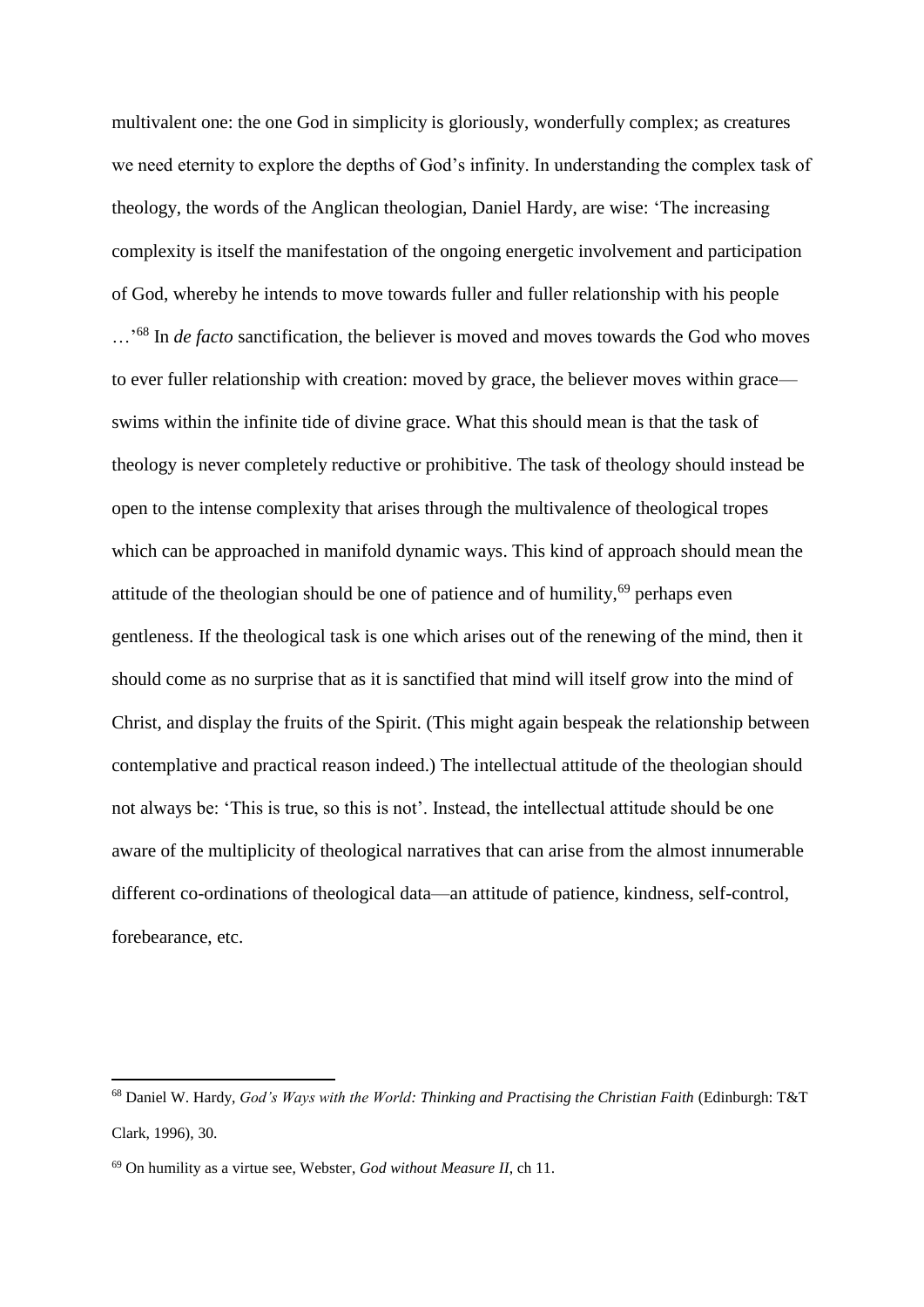This may seem to suggest that the approach of coherence or systematicity is a lost one—an impossible and futile venture. Not so; the God who is infinitely complex is also simple: God is one. Indeed, to understand what it means to speak of God as one may be the most complex task theology has.<sup>70</sup> The *Shema* reminds us of our constant need to be awakened to the unity of the divine life in all God's energetic, dynamic acts and events. We are to speak of this constantly in the hope we can learn of it: it is not for nothing the *Shema* is the heart of Jewish life and worship. We, like Israel, need to be reminded of the reality that God is one many times each day. Indeed, we are yet to learn what it means to speak of God as one, and need never to forget that what seems disparate perhaps to us is not to God; in the divine life infinite complexity and simplicity are not opposites. Herein lies the *third order* level of complex and dynamic inter-relation, as each locus explored in the various ways pointed to above through the complex nexus of relations that exists in theological sources seeks to understand itself in relation to every other locus in multiple different construals and constellations. Thus, taking the above account of the sources and inter-relation / inter-action of sources as a starting point, if one were to consider sin, for example, one might do this through creation described through anthropology described through reconciliation described through redemption described through the doctrine of God; and the ordering of each of these can be changed and moved up or down stream. Each single locus as thought through every other (as thought through every other loci, and so forth) can be variously placed within the system up or down stream from the starting locus, with an awareness that systematicity involves thinking of any one locus in relation to any other, and as those relations are variously arranged, so subtle but important differences in content and emphasis will emerge in relation to any one given theological locus. Since all of the loci relate to God and God's ways with the world, each

<sup>70</sup> I have discussed the idea of idolatry in relation to the oneness of God a good deal in my *Theology against Religion: Constructive Dialogues with Bonhoeffer and Barth* (Edinburgh: T&T Clark, 2011).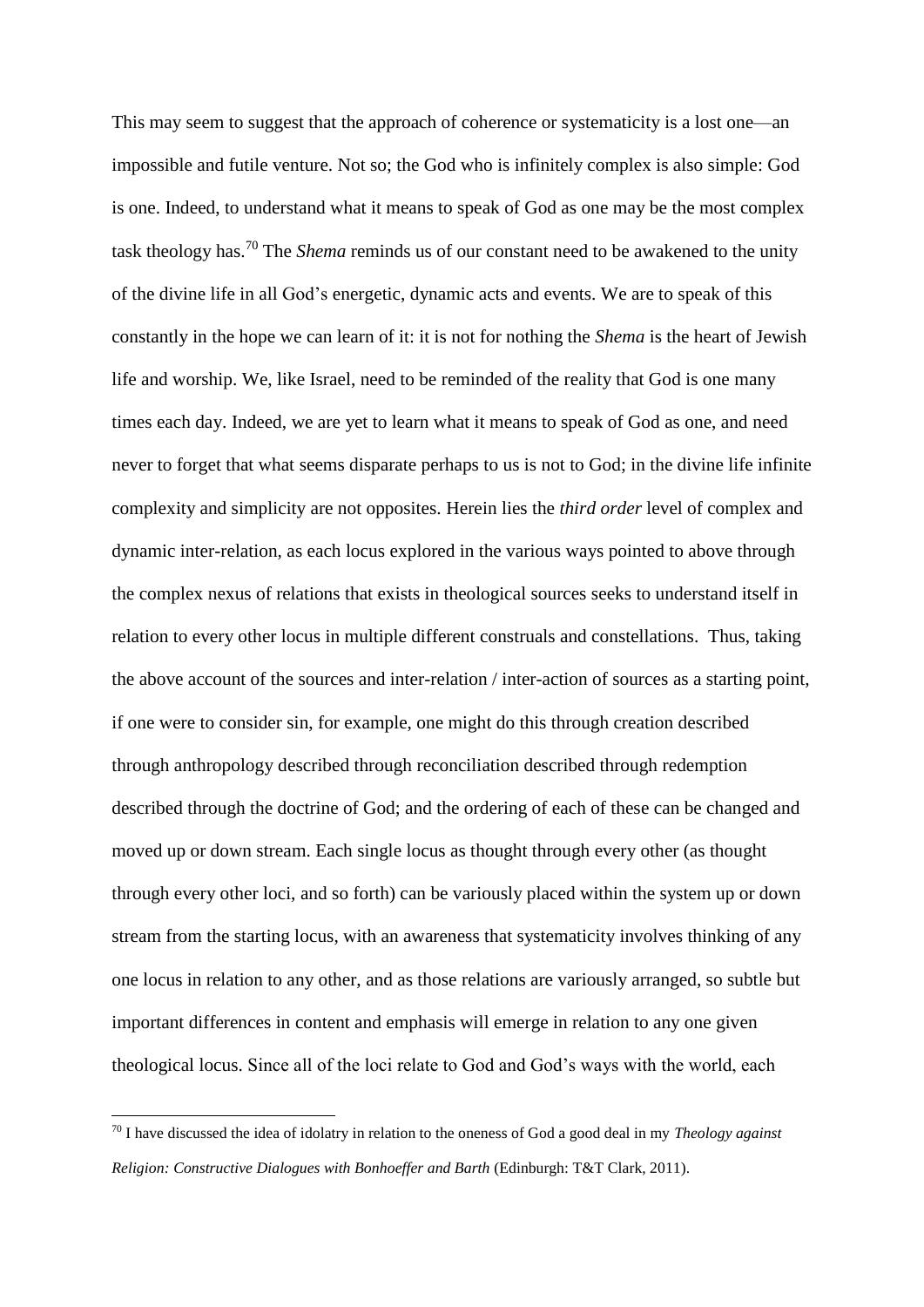locus has to relate to every other and can relate in multiple patterns and arrangements across the whole range of theological topics.<sup>71</sup> God is simple' is no simple statement, and no simple reality to perform in theological topography. Christian Theology cannot speak of the infinite ways of God as if they corresponded to different 'gods'. Theology must always seek to understand the *one* God who is known and described in God's many, manifold, infinite ways; this oneness involves recognizing the vastly different arrangements of loci to one another in any attempted systematic presentation.<sup>72</sup> Systematicity is a necessary aspect the theological

**.** 

 $72$  Of course, one might point out that the presentation offered here is one which (while vast) is mathematically possible (a point which I am grateful to Professor Karen Kilby for discussing with me): given enough time and enough minds, it might be possible to describe all of the different arrangements of sources internal to themselves, in relation to one another, and in terms of each locus' relation to every other in their varying different architectural patterns. However, three points should be remembered. First, even were this possible, what is being advocated is no Eunomianism: all that is being spoken about is *theology* and not even revelation and certainly not the divine life in itself; theology is at the level of (fallen) creaturely description, and is limited by the capacity of creaturely minds which can never comprehend the fullness of the divine life. Second, the vastness of the project makes the description unending in practice for the creature in time: while not infinite, the conceptualisation is as close to the concept of infinity as the creature in space-time might imagine. Third, the variety of experience and of people who reason about tradition and are variously illuminated by Scripture determines that there is no end to this task in creaturely space-time.

 $71$  Anna Williams helpfully describes two senses in which one might think of systematicity in relation to Christian theology. The first is in the sense of a comprehensive account of doctrine, ordered locus by locus; the second is in the sense of the treatment of any one locus involving awareness of and dependence upon other loci, and informing other loci simultaneously. (See Anna Williams, *Architecture*, 1-2.) What is being suggested here is that the various and multiple orderings of loci as each locus is related differently to every other produces different emphases and material content for any given description of a single locus. Thus, the comprehensive task is one which is vastly and unendingly complex, and even the treatment of an individual locus must be aware of the architecture with which it is structured in relation to all other loci—architecture that can be variously and immeasureably differently arranged.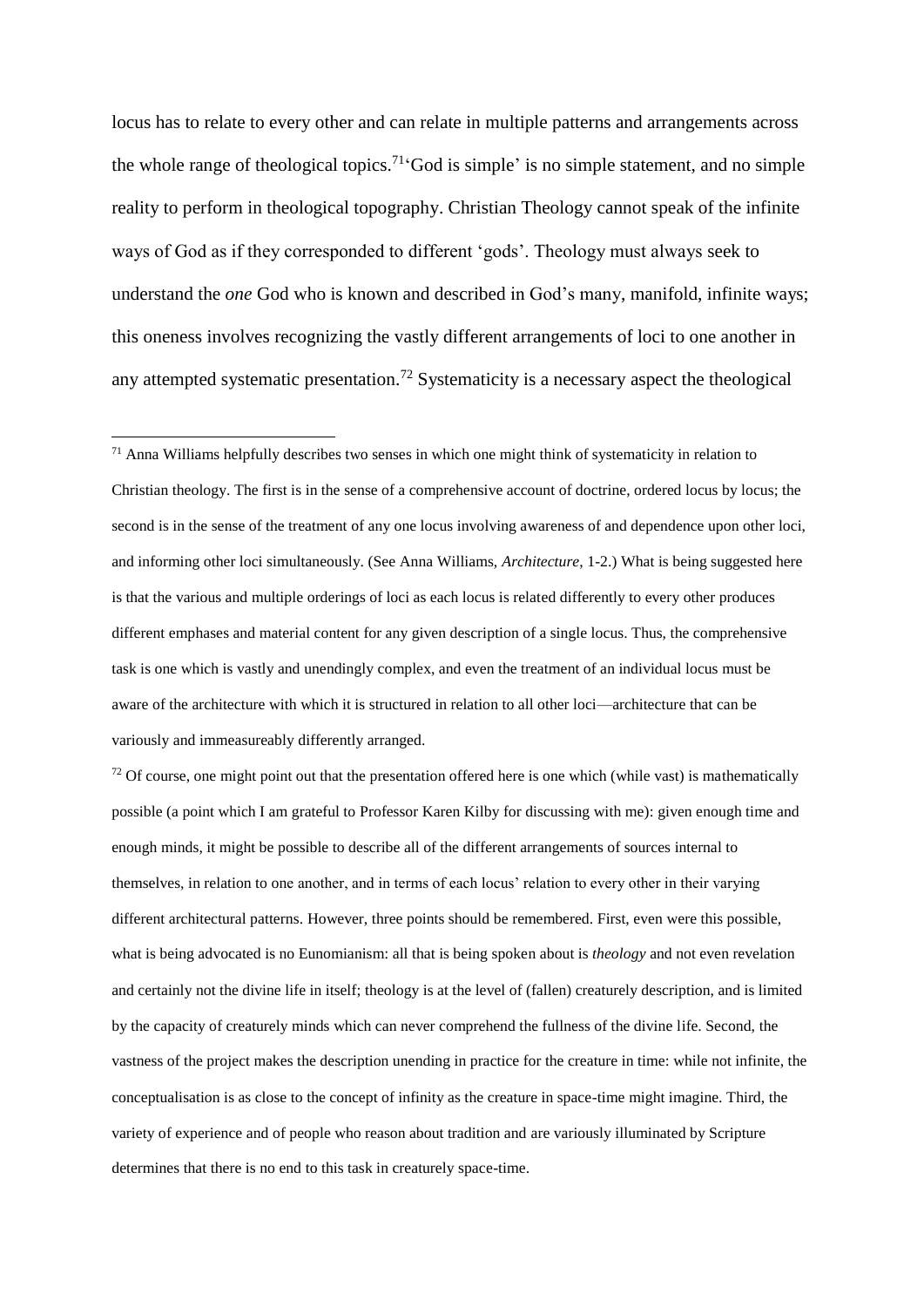task not in the first place because of the demands and expectations of human reason, but because of who God is—because God is one. Therefore, systematicity is not a reductive enterprise engaged in identifying an essence to Christianity, and seeking to prohibit other accounts of the infinite holy loving of God.<sup>73</sup>

Thinking of theology in relation to sanctification may again help here. From the perspective of ongoing *de facto* sanctification, God's grace is not understood primarily as a decree, captured in words, recorded and crystallized with ever greater hardness and precision in the theological task. Rather, if theology exists within the work of God's sanctification of the creature, grace may be understood more as a movement (as above) in which the creature moves; and as we are moved by God towards God, there are different ways in creation in which we may ourselves move towards Godself within God's grace. These ways should have direction and order at best (which we might call 'systematicity') so as not simply to turn in ever perpetuating circles; but the identification and direction of these ways do not prohibit other paths, even if we feel we wish to describe why own path might be a wiser one, or one that reaches closer to the reality of God's infinite grace.<sup>74</sup> Indeed, the very sense of the overwhelming complexity of the various approaches of the theological task as that task is performed in relation to each locus in relation to every other locus, as outlined, should point us towards not only the multiplicity of irreducible theological narratives we might offer in our

<sup>&</sup>lt;sup>73</sup> The approach of 'essences' to Christian, as was vogue in the nineteenth century, is a doomed one, as in the case of Schleiermacher's sense that everything can be related to the redeeming influence of Christ; see, for example, Friedrich Schleiermacher, *Brief Outline to the Study of Theology* (Edinburgh: T&T Clark, 1850). <sup>74</sup> On theology and wisdom, see David F. Ford, *Christian Wisdom: Desiring God and Learning in Love* (Cambridge: CUP, 2007).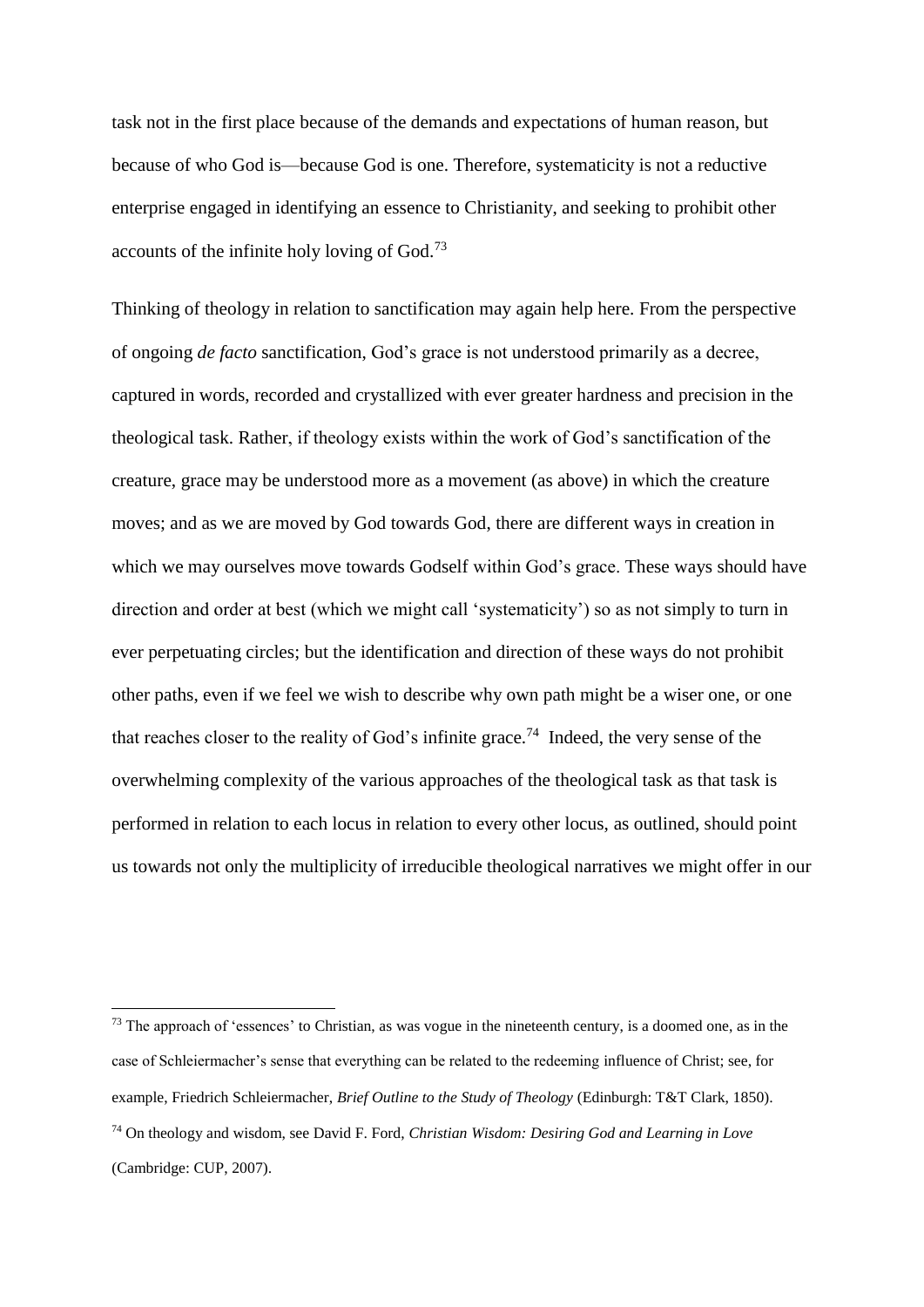own theological speech,<sup>75</sup> but also the validity of different approaches and paths of other theologians, as different and variously hierarchically ordered relational interactions of the sources of theological discourse are employed as the believer is transformed in sanctification in part through the renewing of the believer's mind.

Systematicity matters, therefore, but only in the light sense of its capacity to reflect the renewed mind's movement within grace in a manner which desires to be consistent and coherent and to remember the reality (which we have yet to fully learn) that the Lord our God is One. There is, therefore, always provisionality about any system, a provisionality that arises because of both the limits of the creature who is engaging in it (both because of sin and of creaturely finitude) and the ineffability of the object of its reflections. As Webster states, these limits do not 'prohibit' the work of systematic theology, but they do set 'restrictions' on systematic intelligence. As he writes:

the … assumption – that there are no systematic intellectual virtues, only intellectual vices – betrays lazy trust in indeterminacy to deliver the mind from folly. Excessive systematic pretension is most effectively arrested by dogmatic rules: God's life is infinitely abundant, we are not yet fully the friends of God, a theological system is no more than one staging post on the mind's ascent to paradise.<sup>76</sup>

<sup>75</sup> See here David Kelsey in his threefold approach to theological anthropology: David Kelsey, *Eccentric Existence: A Theological Anthropology* (Louisville: Westminster John Knox, 2009). This approach of irreducible narratives is one I share in my own ongoing three volume ecclesiology, which seeks to describe the church in terms of (1) the work of the Spirit in enabling the believer to participate in the priestly office of Christ as a means of describing its catholicity; (2) the work of the Spirit in enabling the believer to encounter the prophetic office of Christ as a means of describing its apostolicity; and (3) the work of the Spirit in transforming the believer into the kingly office of Christ as a means of describing its holiness.

<sup>76</sup> Webster, *The Domain of the Word*, 145.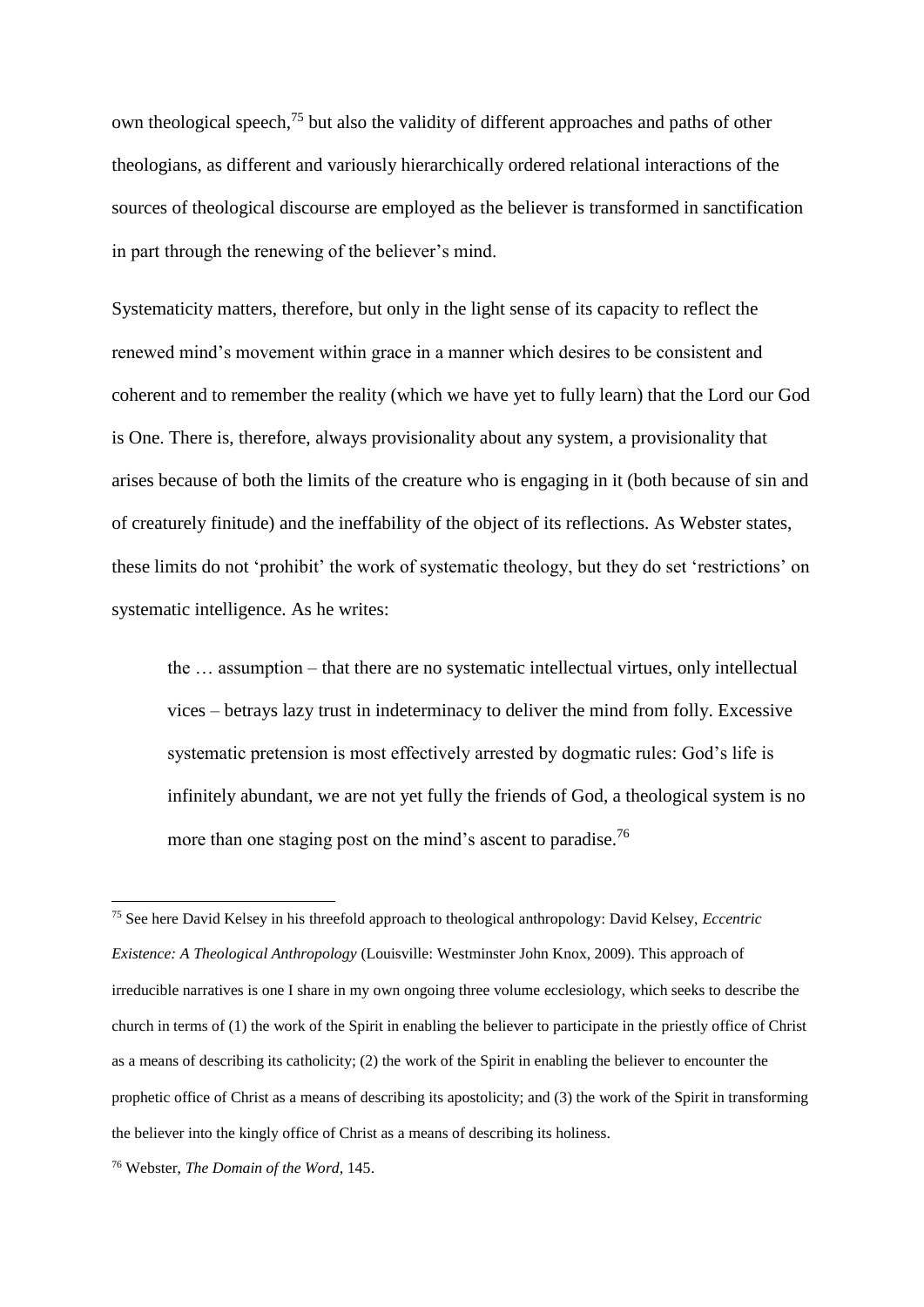These different, provisional and reformable systematic attempts arise from the different order and different inter-relation of the four main theological sources, the orderings and different inter-relations of which create manifold different but not necessarily competitive, irreducible theological narratives. This non-competition is not at the level of the capacity to say opposing things without a sense of theological commitment to the correctness of them, or without any investment in coherence. Non-competitiveness exists, rather, at the level of saying that there is a vast multiplicity of systematic arrangements of the articles of the faith (as loci are variously related to one another through every other locus) which can be approached through the multiple differing inter-relations of theological sources as they are themselves multiplied, internally related to other another. *This approach need not, however, create a theology which is fragmentary but one which is fractal and driven by recursion, with a dynamic series of never ending patterns which go on infinitely in relation to the infinity and simplicity of the One God.* As the theologian learns to describe these recursive fractals of theological material, the theologian will learn, to use slightly different terminology borrowed from David Kelsey, different theological 'narrative logics  $\ldots$  [which] cannot be collapsed into one another':  $^{77}$ these will be narrative logics which and related to one another in distinctive orders.

# 4.) Conclusion

**.** 

For Methodism such an attempt at accounting for theology may, to use another set of images, be a theological way of describing what it means for us to 'sing' its doctrines. Music does not work on repetitious monotone, but has ceaseless capacities, even within a single theme or melody, for harmony, variance, counter-point, and so forth. There need not be a

<sup>77</sup> Kesley, *Eccentric Existence*, 899.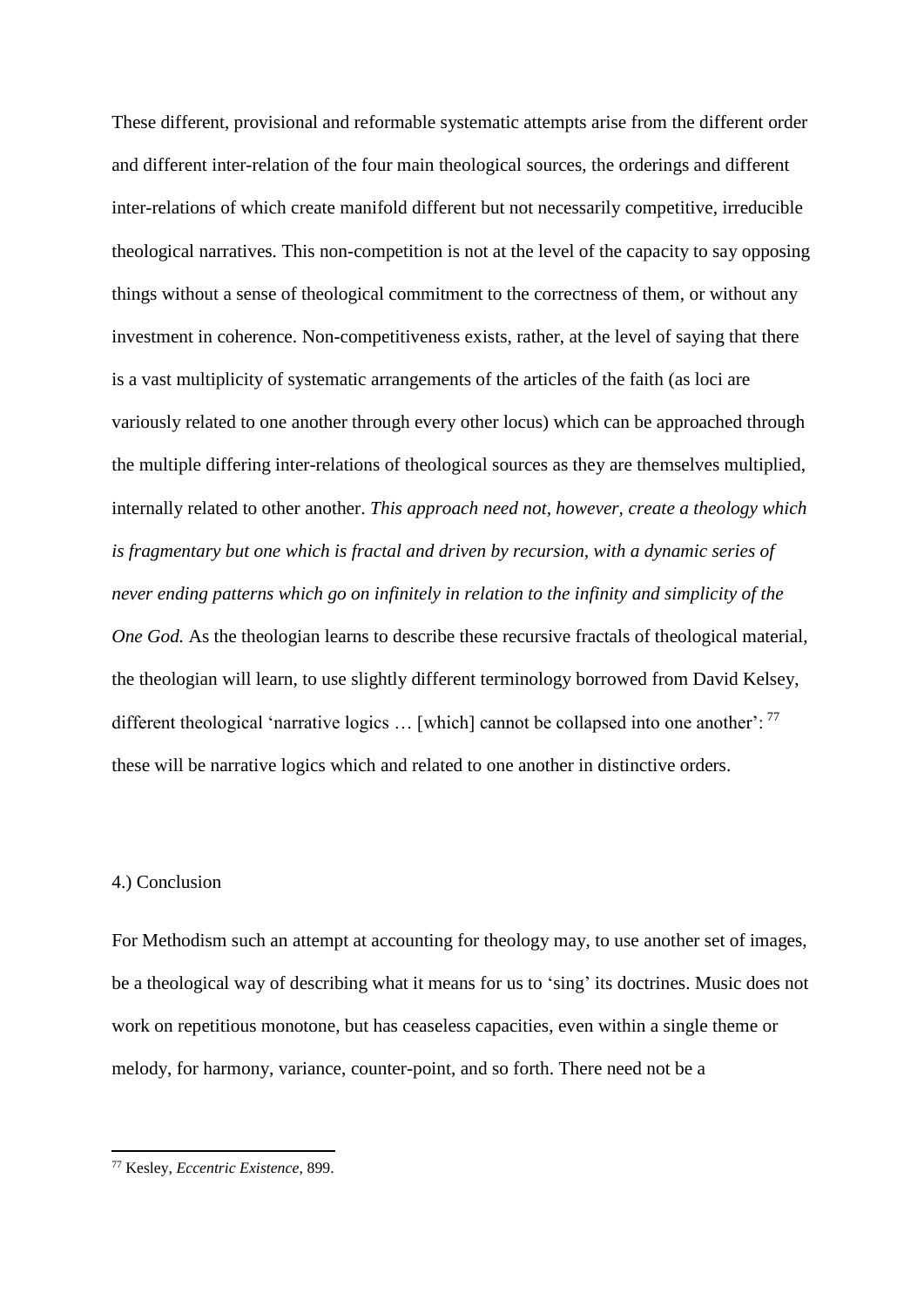competitiveness that exists in this, and the different harmonies might be variously construed.<sup>78</sup> And where there is competitiveness, it may well be a virtuous competitiveness which seeks to sing louder so as to bring others to sing louder as well—a creation of 'cathedrals of sound'<sup>79</sup> which resonate and crescendo gloriously such that the metaphorical roofs of our theological minds are raised. Nor does the existence of one set of words mean there need only be one tune. And the existence of any one tune never exhausts or competes necessarily with the existence of others. There can, in other language Methodists like to use, be different *emphases* at different moments—some theological and doctrinal positions which need at certain points in the life of faith or the history of the church to be heard *fortissimo* while others perhaps need to be *diminuendo* or *piano*, though those positions too may need to return more loudly at future points. Organization and orchestration of the music (which we might index to rationality or even systematicity)<sup>80</sup> is, however, important for the music not, at a given moment, to disintegrate into cacophony, discord or dissonance; though even these, too, might serve a purpose within a larger movement, suite or orchestration. It is here where the need to listen to one another is vital, $81$  to recognize when we wish to sing harmoniously

 $\overline{a}$ 

<sup>78</sup> For the very the best accounts of the relationships between theology and music, see Jeremy Begbie, *Music, Modernity and God: Essays in Listening* (Oxford: OUP, 2013); *Resounding Truth: Christian Wisdom in the World of Music* (Grand Rapids, Michigan: Baker , 2007); and *Theology, Music and Time* (Cambridge: CUP, 2000).

 $79$  I owe this turn of phrase to David Ford.

<sup>80</sup> Cf. Turner, Turner, *Faith, Reason and the Existence of God*, 108-16.

 $81$  The need for theology to be engaged in in solitude and together might be considered in relation to Bonhoeffer's sense that the Christian needs time together and time alone. For the theologian as for all Christians, Bonhoeffer's words are wise: 'Whoever cannot be alone should beware of community. Whoever cannot stand being in community should beware of being alone.' Dietrich Bonhoeffer, *Life Together* and *Prayerbook of the Bible,* Dietrich Bonhoeffer Works in English Volume 5 (Minneapolis: Fortress, 2005), 83.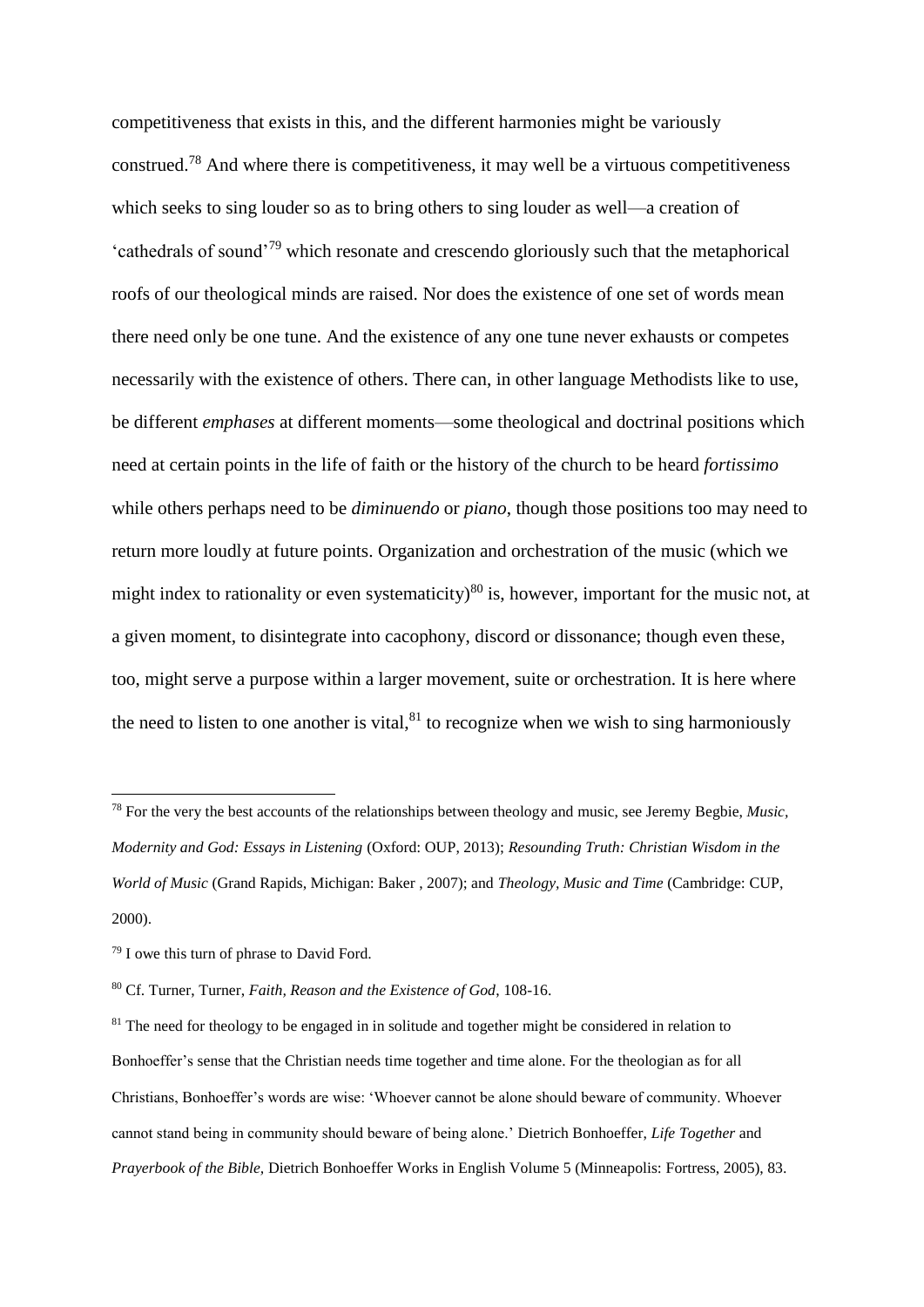and when, *and how best*; to introduce competition, counter point or even dissonance, understanding what our particular voice is and where it fits within the broader movement.<sup>82</sup> Another way to speak of this is to say that Methodists can understand theology and different theological positions to exist in non-prohibitive or non-competitive (in the absolute sense) ways:<sup>83</sup> each of us seeking to join as we are sanctified by the renewing of our minds in the eternal heavenly hymn of irreducible holies: ''Holy, holy, holy, the Lord God the Almighty, who was and is and is to come' (Rev. 4:11).

As construed in this paper, the nature, task and method of theology is not about nailing down four sources of authority and making a pragmatic theological statement that arises inductively from them, given (somewhat arbitrarily indeed) how we might 'feel' at any given moment. The quadrilateral indexes the Methodist belief that in sanctification the believer is fully transformed, including in the intellect. In this transformation, the believer is moved by God to move within the infinite movement of grace which flows forth from the divine life. For all eternity, the believer shall move within God's movement of grace as she journeys ever deeper into the God whose infinite life requires all eternity in all its multi-dimensionality for God to

 $\overline{a}$ 

 $82$  It is at this point that one might be wise to think of the technical distinction between theology and doctrine. Theology becomes doctrine when it is recognized as a public teaching of the church (see Williams, *Architecture*, 114). Doctrine has, therefore, a markedly communal nature to it, as the church as a body reasons its theology together. The conference and connexional structure of Methodism mean our doctrines are worked out corporately and through debate and discussion. The need to listen to one another and to respond (to do theology together with sensitivity) is part of the need of the theologian to be engaged in shaping (and being shaped by) the teaching of the whole church – being engaged in doctrinal reasoning.

 $83$  Even as we make doctrinal statements as a church, there should be (and usually is) a recognition of different ways of arranging theological material – different approaches to the topic or locus – which will need to be remembered. The corporate nature of our doctrinal formulation through connexionalism also makes this necessary.